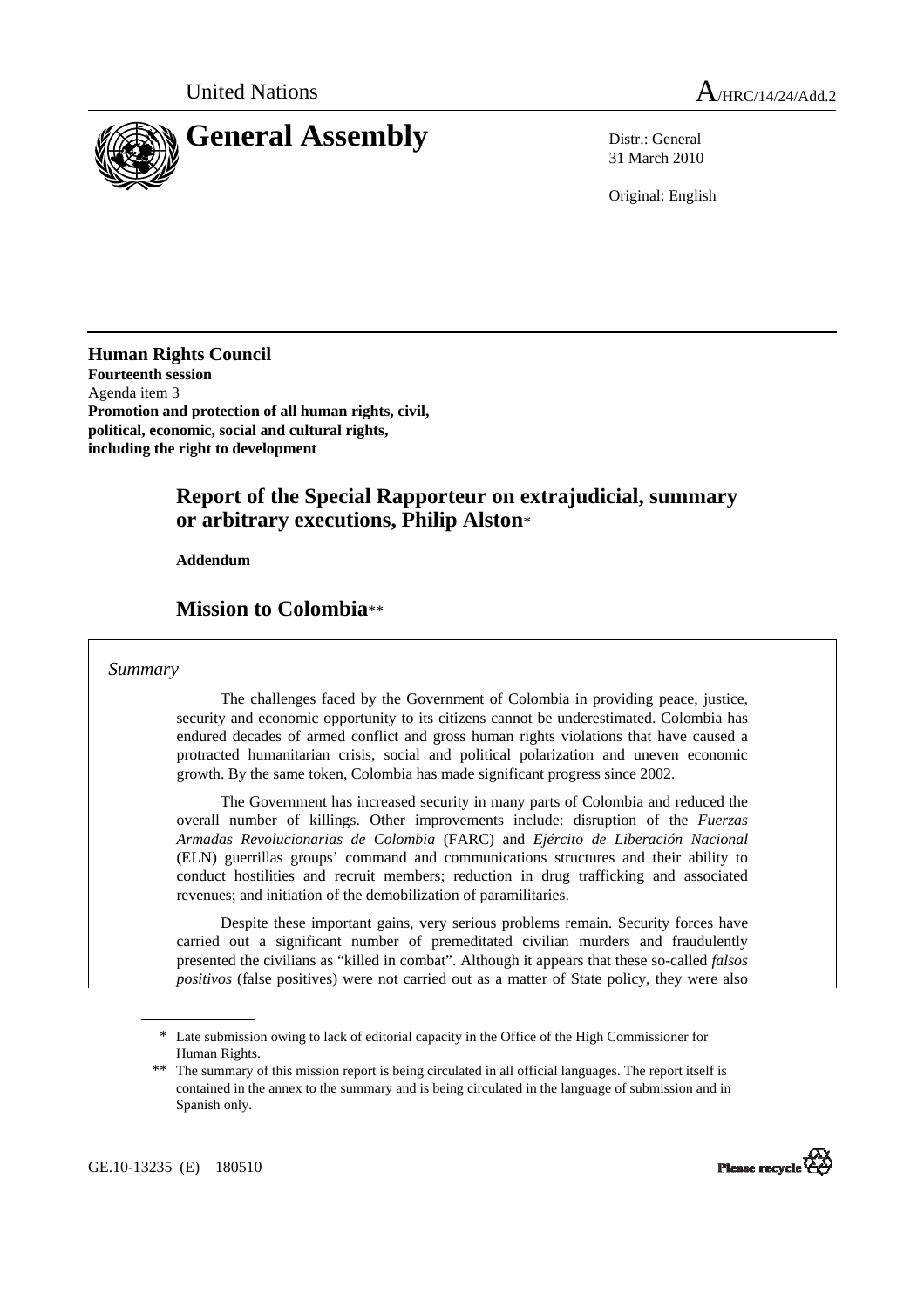not isolated occurrences. The killings were committed around the country and by a large number of military units. They occurred because military units felt pressure to show success against the guerrillas through "kill counts". There were incentives: an informal incentive system for soldiers to kill and a formal one for civilians who provided information leading to the capture or killing of guerrillas. The latter system lacked oversight and transparency. Overall, there was a crucial failure of accountability, with problems at all stages of the investigatory and disciplinary processes.

 Guerrilla forces continue to kill civilians, especially those caught in an impossible middle-ground between the guerrillas and State Armed Forces. Civilians are also killed by the guerrillas' indiscriminate use of force and illegal use of landmines. The Government's security strategy may contribute — even unintentionally — to the precarious situation of civilians when the Armed Forces adopt a "you're either for us or against us" approach to civilians, seeing them as potential enemies to be stigmatized as opposed to neutral individuals or victims.

 Other non-State armed actors, including groups composed of formerly demobilized paramilitaries, have also carried out many killings and the numbers are rising. The groups' existence and growth are largely due to demobilization and transitional justice processes that have resulted in impunity for paramilitaries' human rights violations. Neither victims nor the nation at large have seen justice done. The truth of why tens of thousands died and who was responsible remains hidden, and victims and their loved ones have been deprived of reparations.

My recommendations focus on four broad areas:

 First, the Government should scrutinize and reform aspects of its security policies that have undermined the very goals it seeks to achieve. The Government's legitimacy will be enhanced, rather than undermined, if it acknowledges that, despite the successes of its security policies, there have been some drawbacks and failures. In fact, State institutions, and specifically the military, will be among the primary beneficiaries of reforms. As the Government itself notes, the Armed Forces' "most prized asset" is their legitimacy. Increases in transparency, respect for the rule of law and accountability will promote respect for the military and enable it to carry out its critically important security function more effectively.

 Second, the Government should devote more resources to and bolster the ability of State institutions to provide accountability for human rights and humanitarian law violations committed by all actors – State forces, guerrillas and illegal armed groups alike. In some instances, this will require the removal of institutional barriers to cooperation among entities responsible for investigation, prosecution and adjudication of violations. In others, it will require greater accountability on the part of State institutions – for example, military courts that have failed to transfer cases of unlawful killings to the civilian justice system, as required by the Supreme Court. In still others, it will require rethinking entire processes, such as the Justice and Peace Law, which has not achieved the transitional justice intended for paramilitary crimes.

 Third, although there is no substitute for the prosecution of human rights abuses, the Government should consider the establishment of a truth commission to conduct an independent and systematic investigation of the history of, and responsibility for, killings and other crimes committed by the paramilitaries, guerrillas and State forces during Colombia's conflict.

 Finally, the Government should ensure that its policies do not directly or indirectly contribute to the further victimization of groups that have been disproportionately targeted by all sides throughout the years of Colombia's conflict: human rights defenders, including trade unionists and women's, minority and lesbian, gay and transgender rights activists;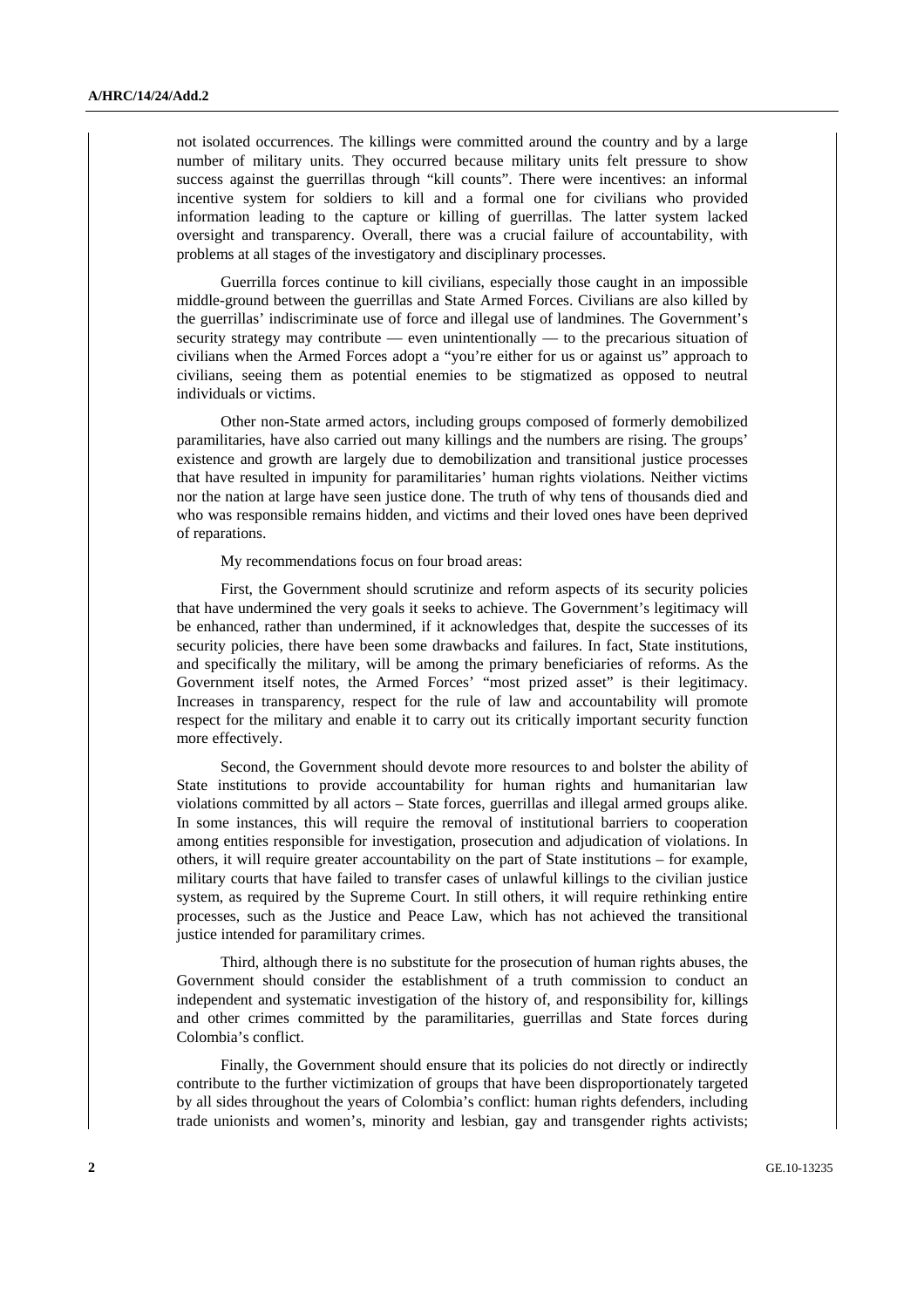Afro-Colombian and indigenous communities; and people who suffer a physical or mental disability.

 During my mission to Colombia, I received a high level of cooperation from Government officials, who repeatedly expressed their openness to suggestions for reform. Colombia must be commended for its all-too-rare attitude, which is founded on its recognition of the benefits that accrue from international scrutiny, both to the country's citizens and to its State institutions.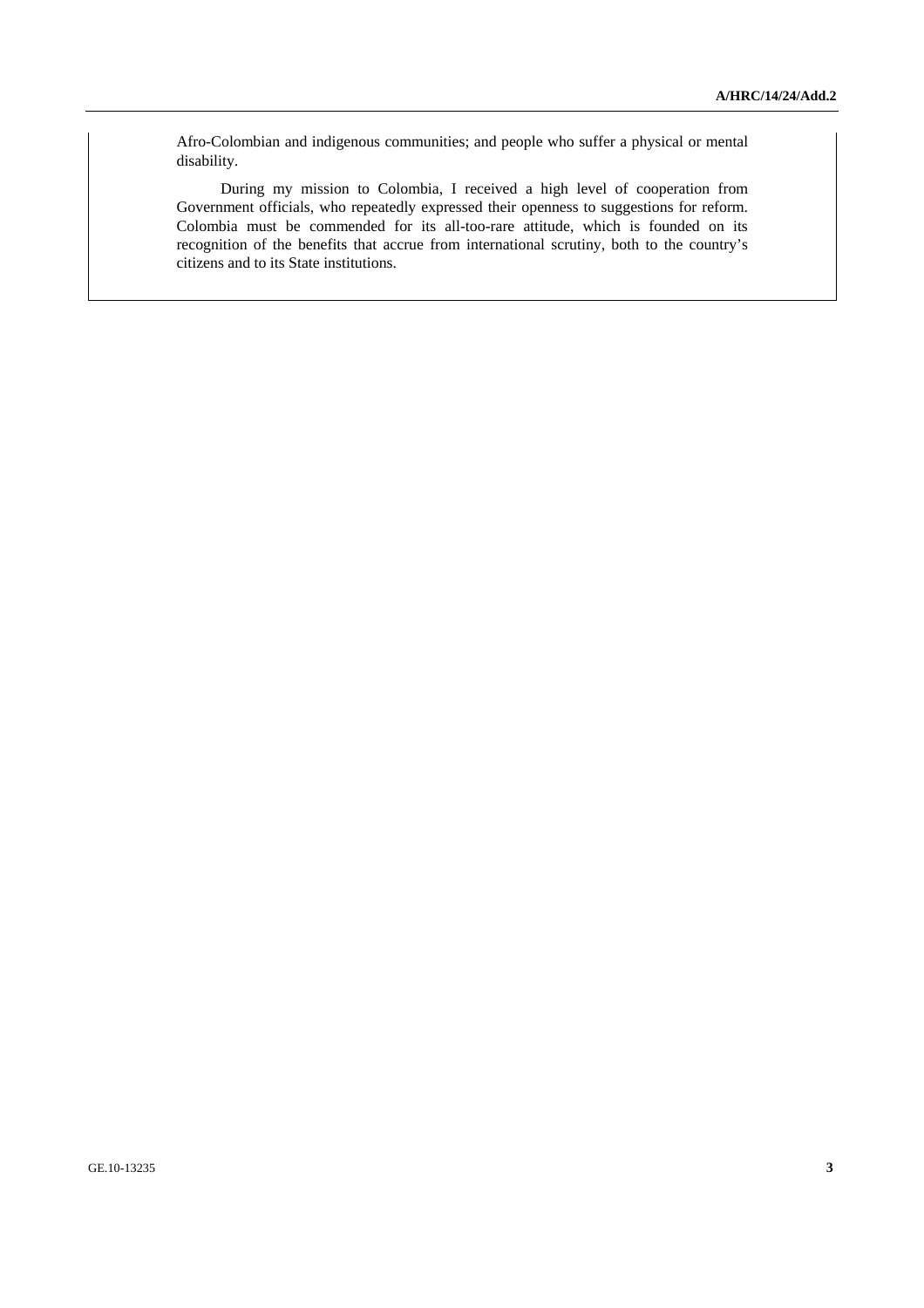# **Annex**

# **Report of the Special Rapporteur on extrajudicial, summary or arbitrary executions, Philip Alston, on his mission to Colombia (8–18 June 2009)**

## Contents

| Paragraphs                                                               | Page        |
|--------------------------------------------------------------------------|-------------|
| $1 - 2$                                                                  | 6           |
| $3 - 4$                                                                  | 6           |
| $5 - 9$                                                                  | 7           |
| $10 - 42$                                                                | 8           |
| $13 - 15$                                                                | 8           |
| $16 - 18$                                                                | 11          |
| $19 - 41$                                                                | 12          |
| 42                                                                       | 17          |
| 43–48                                                                    | 17          |
| $49 - 73$                                                                | 19          |
|                                                                          |             |
| $49 - 60$                                                                | 19          |
| $61 - 73$                                                                | 22          |
| $74 - 76$                                                                | 24          |
| $77 - 88$                                                                | 25          |
| 78–79                                                                    | 25          |
| $80 - 84$                                                                | 25          |
| $85 - 86$                                                                | 27          |
| $87 - 88$                                                                | 27          |
| $89 - 110$                                                               | 28          |
| $89 - 95$                                                                | 28          |
| $96 - 98$                                                                | 28          |
| Killings by former paramilitaries and illegal armed groups<br>$99 - 101$ | 28          |
| 102                                                                      | 29          |
|                                                                          | 29          |
|                                                                          |             |
|                                                                          | $103 - 106$ |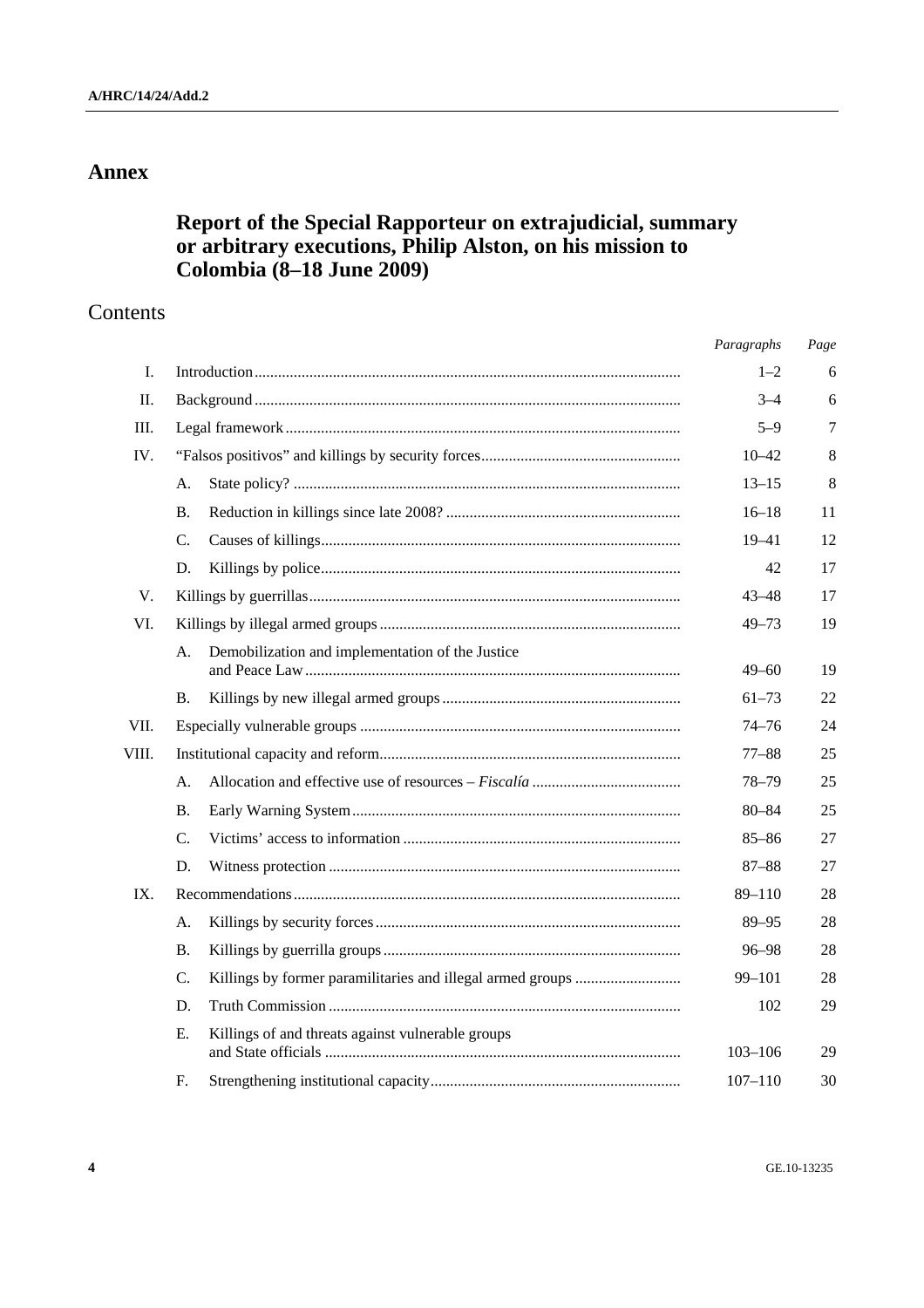## Appendix

|  | - 31 |
|--|------|
|  | - 32 |
|  | -33  |
|  | 35   |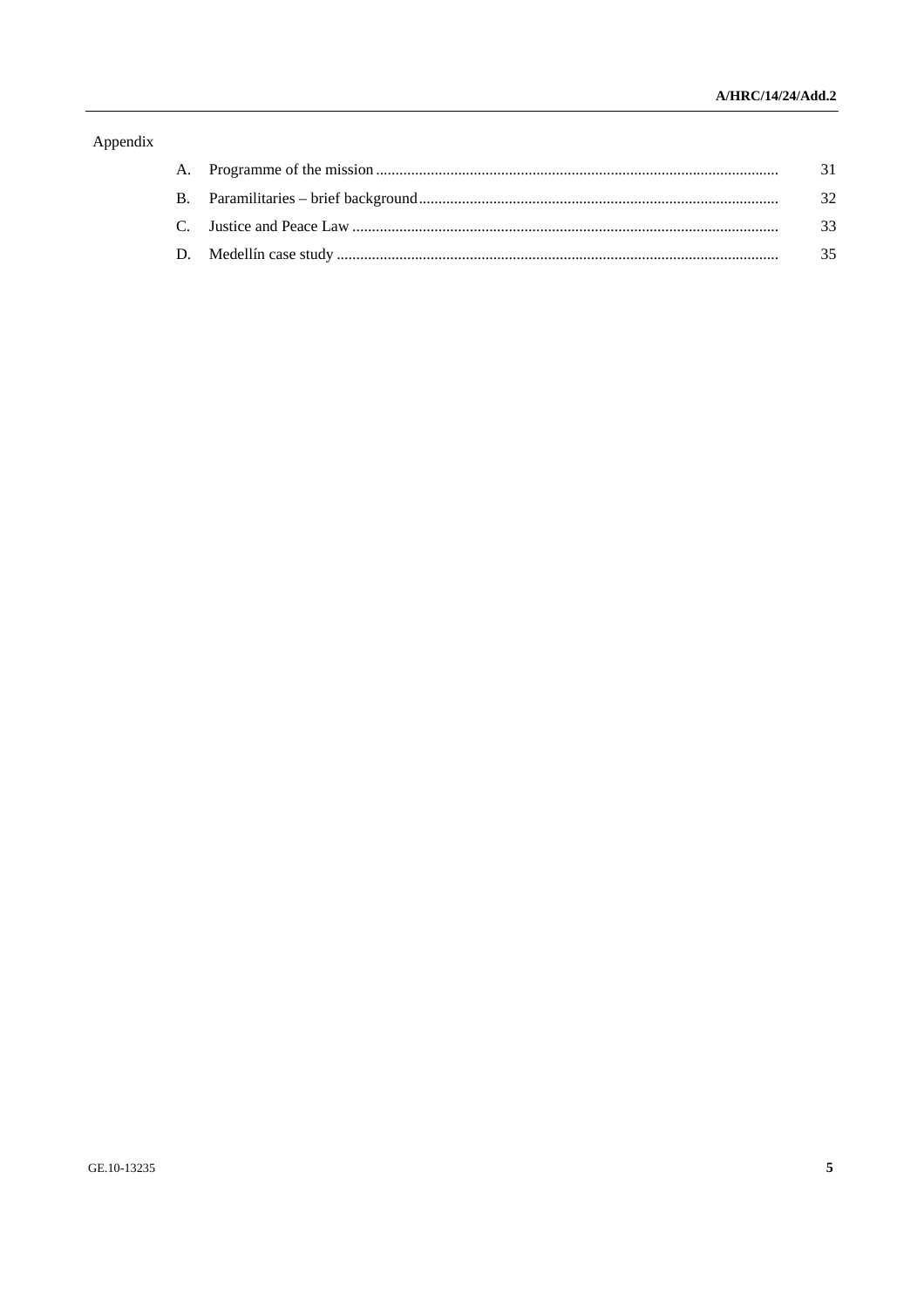# **I. Introduction**

1. I visited Colombia from 8 to 18 June 2009 to investigate extrajudicial executions. The Government of Colombia provided full and sustained cooperation with my mission. In addition, civil society representatives, victims' family members and those who witnessed human rights violations were extremely helpful. Lastly, I am most grateful to the superb staff of the Colombia Office of the United Nations High Commissioner for Human Rights, especially its director.

2. As an independent expert reporting to the Human Rights Council, my mandate is: to investigate killings committed in violation of international human rights or humanitarian law; to determine the extent and causes of impunity for such killings; and to propose specific and constructive reforms to reduce killings and promote accountability. The mandate thus encompasses more than the statutory definition of "extrajudicial executions" under Colombian law, which includes only killings committed by State forces. In Colombia, I focused on killings by the security forces, guerrillas, paramilitaries and other armed non-State actors and examined the effectiveness of the criminal, civil and military justice systems in relation to those killings.

# **II. Background**

3. The conflict in Colombia has lasted for almost 50 years, the longest endured by any country in modern times. State forces have fought against left-wing guerrilla groups, primarily the *Fuerzas Armadas Revolucionarias de Colombia* (FARC) and the *Ejército de Liberación Nacional* (ELN). By the mid-1980s, the conflict had grown to include rightwing paramilitaries aligned with the State against the guerrillas. All sides committed gross human rights and humanitarian law violations. The guerrillas and the paramilitaries (who often acted with the cooperation or acquiescence of State forces) engaged in killings, kidnappings, land grabs and other criminal conduct, the effects of which continue today.<sup>1</sup> The challenges presented by the guerrillas and paramilitaries were exacerbated by their involvement in drug trafficking. In order to control land and production for those purposes, traffickers systematically intimidated the civilian population and corrupted public officials.<sup>2</sup>

4. Beginning in 2002, the present Government sought to address the conflict and causes of state instability. Its strategy was set forth in its June 2003 Democratic Security Policy, which defined "terrorism" as the central threat to peace in Colombia, together with drug and arms trafficking, kidnapping, extortion, and homicide.<sup>3</sup> The policy sought to: defeat the FARC and ELN and regain territory taken by them; eliminate drug trafficking; demobilize paramilitaries and reintegrate former members into society; and increase security by strengthening, integrating and expanding the armed forces. In 2007, the Government developed and refined the policy with the Security Consolidation Policy,

<sup>&</sup>lt;sup>1</sup> According to Acción Social, a total of 3,046,031 people were internally displaced between 1997 and 2008. In 2008 alone, the number of internally displaced was 281,676. 2

 $2$  Colombia remains the world's largest producer (51 per cent in 2008) of cocaine, although there has been a significant reduction in production and production capacity since the heights reached in the 1990s. See *World Drug Report 2009* (United Nations publication, Sales No. E.09.XI.12). Available from http://www.unodc.org/unodc/en/data-and-analysis/WDR-2009.html. 3

Office of the President and the Ministry of National Defence, *Política de Defensa y Seguridad Democrática*, 16 June 2003.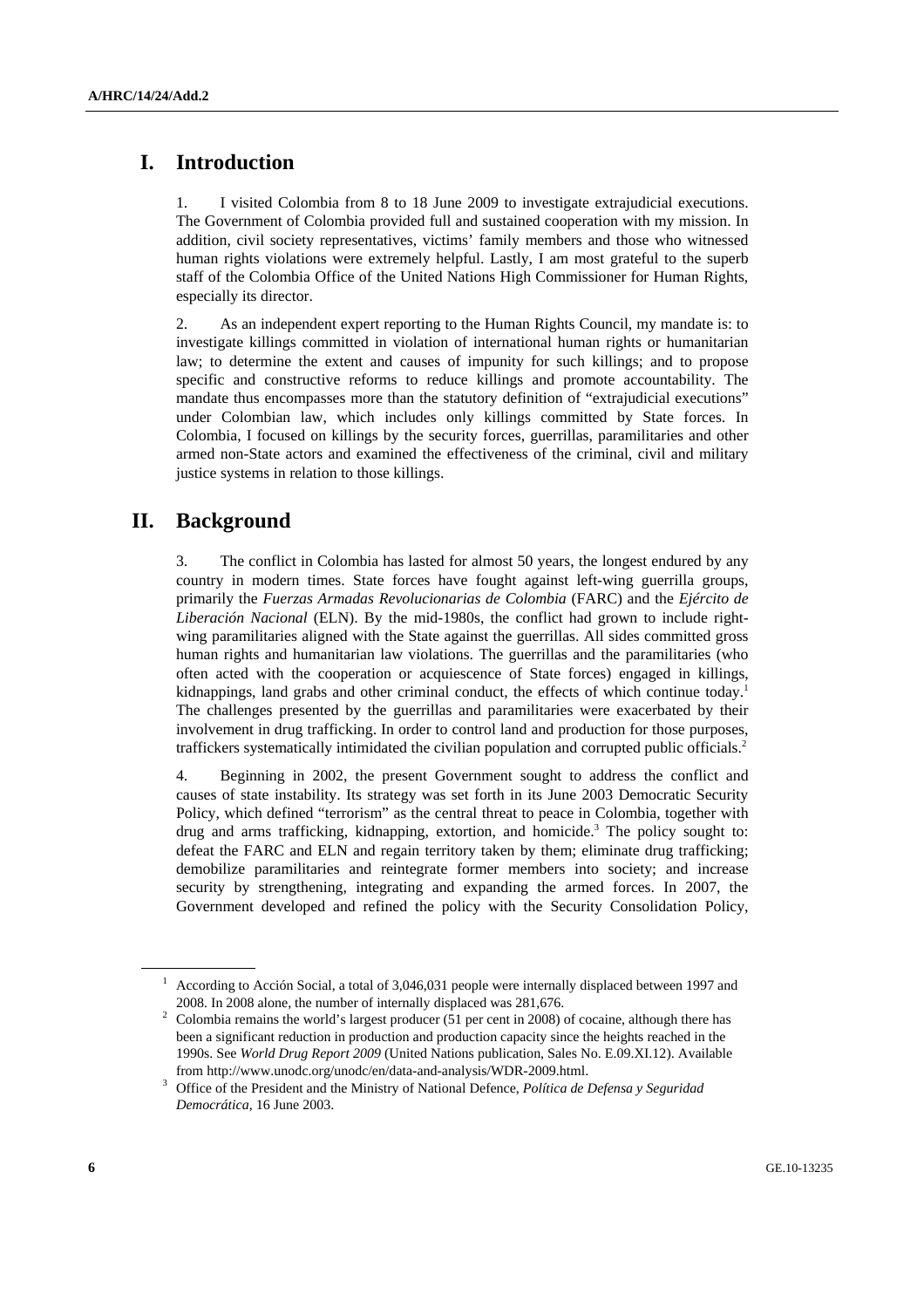which sought to improve coordination among State security institutions and to further expand security force presence in remote areas of the country.<sup>4</sup>

## **III. Legal framework**

5. Colombia is a party to the International Covenant on Civil and Political Rights, the American Convention on Human Rights, the Geneva Conventions and Additional Protocols thereto, and the Rome Statute of the International Criminal Court.<sup>5</sup> In the context of armed conflict, customary and conventional international humanitarian law (IHL) also applies. Article 93 of the Constitution of Colombia gives the status of domestic constitutional law to applicable international treaties.<sup>6</sup>

6. The existence of an armed conflict in Colombia is the subject of some controversy. The Government's position is that Colombia is not engaged in an armed conflict and that the FARC and ELN are terrorists, not belligerents under IHL. Some officials were concerned that admitting the existence of an armed conflict would signal a failure of Colombian security policies and negate their successes.

7. It cannot be said as a categorical matter that an armed conflict does not exist in Colombia. As a matter of practice, Colombia does apply IHL, for example, in its operations against the guerrillas. Members of the military receive extensive IHL training. Ministry of Defence officials have engaged in sophisticated analysis of IHL rules, formulated detailed guidelines for their application and demonstrated a determination to grapple with the complexities that arise from the facts on the ground. The Government's application of the correct legal framework signals its willingness to abide by the rule of law and to act for the benefit of its citizens, especially those who have been displaced and are at risk of being caught in the midst of hostilities.

8. As a matter of law, application of IHL is not discretionary; it applies when the defining objective elements of a non-international armed conflict are met. Common article 3 of the Geneva Conventions, therefore, would apply when internal hostilities in Colombia reach a minimum level of intensity and duration and when the opposing armed group is organized and itself has the capacity to engage in military operations. Protocol II to the Geneva Conventions, which Colombia ratified in 1996, supplements common article 3; it applies when opposing forces are under a responsible command, exercise enough control over territory to mount sustained and coordinated military actions and are able to implement Protocol II. This will often mean that IHL will apply in the context of military operations against the FARC or ELN.

<sup>&</sup>lt;sup>4</sup> National Planning Department, *Metas del Plan Nactional de Desarrollo 2006–2010*, December 2007.<br><sup>5</sup> When Colombia ratified the Bome Statute in 2002, it deglared nursuant to erticle 124 of the Statute.

<sup>&</sup>lt;sup>5</sup> When Colombia ratified the Rome Statute in 2002, it declared, pursuant to article 124 of the Statute, that it did not accept the Court's jurisdiction for seven years. That limitation expired on 1 November 2009. The International Criminal Court's Chief Prosecutor has visited Colombia twice and Court prosecutors have repeatedly announced their willingness to investigate and prosecute war crimes by the guerrillas, former paramilitaries and State forces.<br>
<sup>6</sup> "International treaties and agreements ratified by Congress that recognize human rights and prohibit

their limitation in states of emergency prevail in the national law".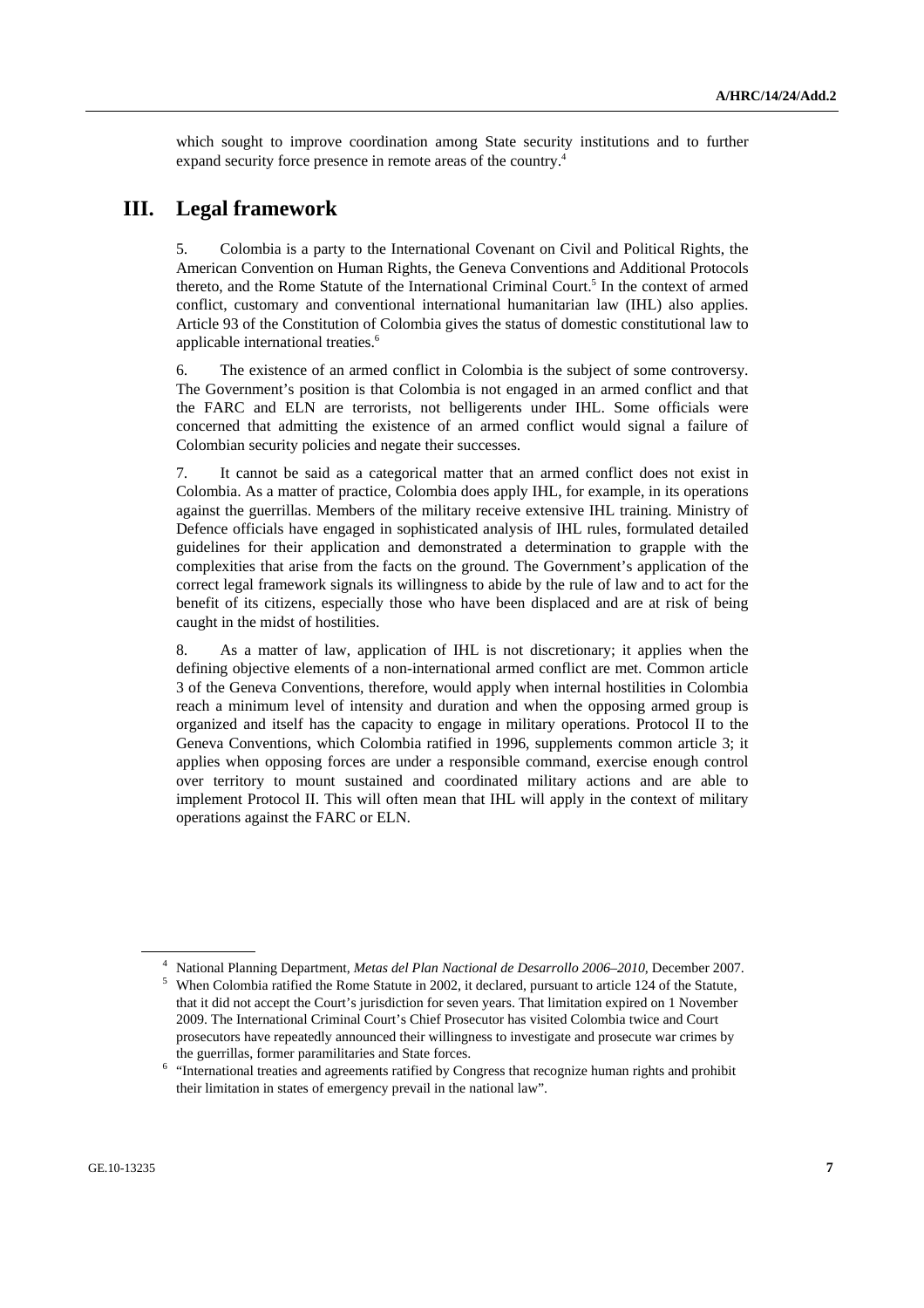9. Whether or not IHL applies in the context of actions against other armed non-State actors will also depend on whether the objective criteria are met. Generally, operations against such groups should be undertaken by the police, in accordance with human rights law. 7

## **IV. "Falsos positivos" and killings by security forces**

10. The phenomenon of so-called "false positives" (*falsos positivos*) — unlawful killings of civilians, staged by the security forces to look like lawful killings in combat of guerrillas or criminals — are well known to Colombians.<sup>8</sup> While there are examples of such cases going back to the 1980s, the evidence indicates that they began occurring with a disturbing frequency across Colombia from 2004.

11. The factual dynamics of these cases are well-documented, and it is necessary here only to outline the general patterns common throughout the country's departments. In some cases, civilian victims are lured under false pretences — usually with the promise of a job — by a paid "recruiter" (a civilian, demobilized armed group member or former soldier) to a remote location. Once there, victims are killed by members of the military, often within a matter of hours or days of when they were last seen by family members. In other cases, the security forces remove victims from their homes or pick them up on patrol or at a roadblock. Victims may also be identified to military members as guerrillas or criminals by "informers", often in exchange for a monetary reward. Once these victims are killed, the military, with varying degrees of sophistication, then sets up the scene to make it appear like a lawful combat killing. This can involve: placing weapons in the hands of victims; firing weapons from victims' hands; changing their clothes to combat fatigues or other clothing associated with guerrillas; and putting combat boots on victims' feet. The victims are reported by the military and in the press as guerrillas or criminals killed in combat. Victims are often buried without first being identified (*nombre desconocido*) and some are buried in communal graves. Meanwhile, victims' families search desperately — sometimes for many months — for their loved ones. When family members discover what happened and take steps to seek justice, such as reporting a case to officials or discussing the case with the press, they often face intimidation and threats. Some have been killed.

12. That there have been such cases in Colombia is not in dispute. At issue is the number killed, the continuing nature of the phenomenon, the extent to which the State has sanctioned the killings, the motivations and causes, and whether the Government is taking sufficient steps in response.

### **A. State policy?**

13. Some critics have accused the Government of having a "State policy" of killing civilians. Government officials have contended that many false allegations of *falsos positivos* have been made, and that many of the purported civilian victims were in fact guerrillas or criminals. When questioned, some senior Government officials told me that

 $7$  IHL and human rights law are coextensive in an armed conflict; both impose a duty on States to investigate alleged violations of the right to life "promptly, thoroughly and effectively through independent and impartial bodies". See E/CN.4/2006/53, paras. 33–43; A/61/311, paras. 33–45 (law enforcement officers may only apply lethal force to protect life and if it meets the requirements of necessity and proportionality).<br> $8 \text{ Members of the military also } 6$ 

Members of the military also often refer to false positives as "legalizations" (*legalizaciónes)*, denoting a killing that has been made to appear lawful.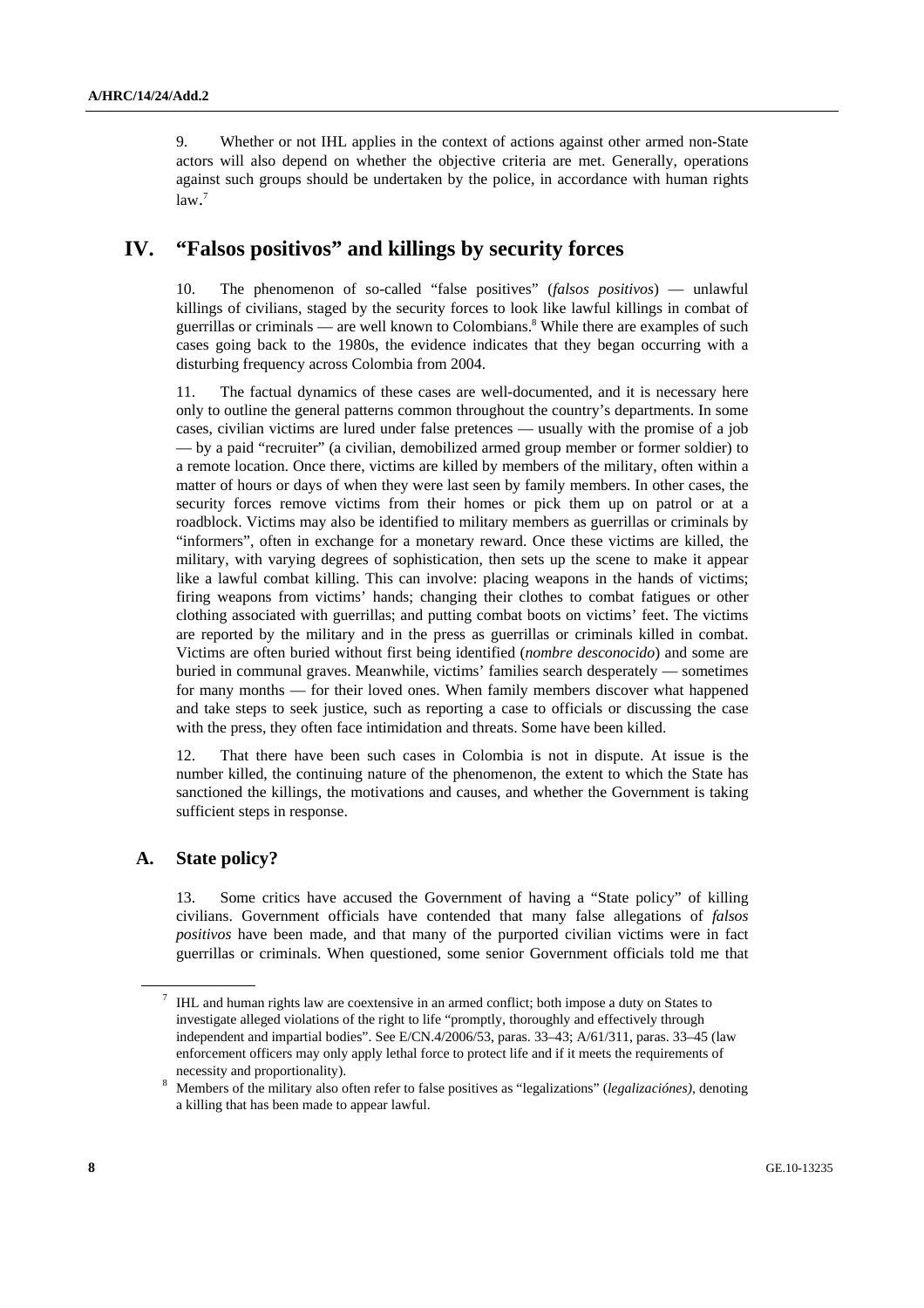while there may have been "some errors", to the extent that, where unlawful killings were committed by the military, they were isolated cases and not part of a pattern or widespread practice.

14. Neither of these claims is accurate. I have seen no evidence to suggest that these killings were committed as part of an official policy or that they were ordered by senior Government officials. However, I did receive detailed and credible reports of such killings from across the country, committed in numerous departments and by a large number of different military units. It is clear from my investigations that members of Colombia's security forces have committed a significant number of unlawful killings and that the *falsos positivos* pattern has been repeated around the country. There have been too many killings of a similar nature to characterize them as isolated incidents carried out by individual rogue soldiers or units, or "bad apples". The Soacha cases are only the most well-known set of such killings.<sup>9</sup> I interviewed many of the families of the numerous Soacha victims. But I also spoke with witnesses and family members of victims — who described the horrors of these killings — from the departments I visited (including Antioquia, Meta and Santander), and with those who travelled from departments around the country to explain the details of their cases to me (including from Arauca, Cali, Casanare, Cesar, Cordoba, Guaviare, Huila, Norte de Santander, Putumayo, Sucre and Vichada). In most of the cases I reviewed, I was provided with evidence that strongly supports the claims of the victims' families that the killings were unlawful. The forms of evidence received included ballistics and forensics reports, video and photographic evidence, eyewitness testimony and the testimony of soldiers and "recruiters" themselves.

15. It is not yet precisely clear how many killings have taken place. One civil society group has recorded at least 995 allegations of unlawful killings by the security forces from July 2002 to June 2007.<sup>10</sup> Another recorded 2,276 victims of extrajudicial executions and forced disappearances by State agents from July 1996 to June 2008 (1,486 between July 2002 and June 2008).<sup>11</sup> The Ministry of Defence stated that there were 1,391 cases of

*Colombia, Philip Alston*, June 2009. 11 Colombian Commission of Jurists (CCJ), *Violaciones de Derechos Humanos y Violencia Sociopolitica en Colombia*, 13 March 2009:

| July 1996–June 1997 | 155 |
|---------------------|-----|
| July 1997–June 1998 | 147 |
| July 1998–June 1999 | 120 |
| July 1999–June 2000 | 127 |
| July 2000-June 2001 | 105 |
| July 2001-June 2002 | 136 |
| July 2002-June 2003 | 187 |
| July 2003-June 2004 | 231 |
|                     |     |

<sup>&</sup>lt;sup>9</sup> During 2008, young men began disappearing from Soacha and Bogota. When some of the bodies of the missing were found in Santander and Norte de Santander, their families began publicly to allege forced disappearances and extrajudicial executions. Press reports initially reported 11 victims; over subsequent months, this increased to 23 victims. The men had been reported by the military as killed in combat, but the families strongly contested this, and evidence strongly suggested that the "combat" was fabricated. As of June 2009, there had been nine hearings for 54 accused soldiers. See MINGA, *Summary of Cases of Extrajudicial Killings in the Municipality of Soacha, Department of* 

*Cundinamarca, Colombia*, June 2009. 10 See Coordinación Colombia Europa Estados Unidos, *Informe de Ejecuciones Extrajudiciales en el Nororiente Colombiano – Presentado a: Relator Especial Sobre Ejecuciones Extrajudiciales en*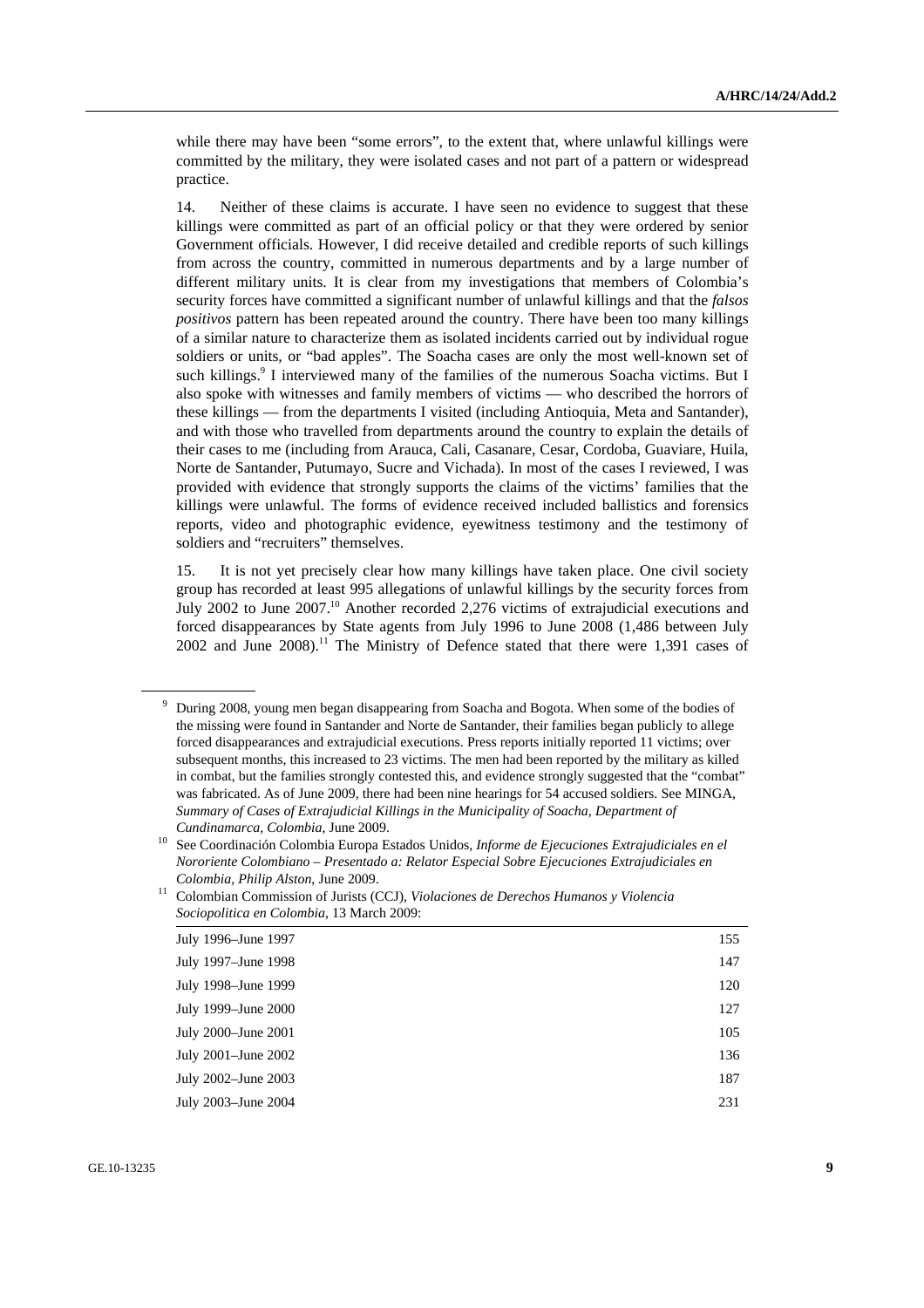homicides allegedly attributed to members of the National Security Forces, although I was not given statistics on the numbers of killings considered by the Ministry to have been unlawful.12 The Government informed me of 552 complaints, between 2000 and 2008, of homicides allegedly committed by members of the Armed Forces.<sup>13</sup> The Government noted

| July 2004–June 2005 | 218 |
|---------------------|-----|
|                     |     |
| July 2005–June 2006 | 267 |
| July 2006–June 2007 | 287 |
| July 2007–June 2008 | 296 |

<sup>12</sup> The Information and Statistics Group of the Ministry of Defence keeps detailed information on killings committed by members of the security forces. The General Command of the Military Forces and of the National Police provides information monthly to the Group. Each unit in the military and the police provides to its command's operational divisions daily information on operation results (date, place, unit, result of operation, e.g. seizures, captures, demobilizations and deaths). The Government informed me that a total of 17,364 guerrillas and criminals had been killed in combat or self-defence by the National Security Forces between 2002 and May 2009 and provided the following figures:

|                                       | 2002             | 2003           | 2004           | 2005             | 2006     | 2007           | 2008             | Jan-May 2009   |
|---------------------------------------|------------------|----------------|----------------|------------------|----------|----------------|------------------|----------------|
| FARC                                  | 1690             | 1953           | 1957           | 1849             | 2 1 5 1  | 1802           | 1 0 1 0          | 227            |
| <b>ELN</b>                            | $\boldsymbol{0}$ | 11             | 6              | 21               | 8        | 249            | 172              | 21             |
| EPL                                   | $\boldsymbol{0}$ | 1              | 1              | $\boldsymbol{0}$ | 3        | 3              | $\mathbf{0}$     | $\overline{c}$ |
| <b>ERG</b>                            | $\mathbf{0}$     | $\mathbf{0}$   | $\overline{0}$ | $\boldsymbol{0}$ | $\Omega$ | $\theta$       | 2                | $\Omega$       |
| <b>JBC</b>                            | $\overline{0}$   | $\mathbf{0}$   | $\overline{0}$ | $\boldsymbol{0}$ | $\Omega$ | $\theta$       | $\boldsymbol{0}$ | $\Omega$       |
| ERP                                   | $\theta$         | 1              | $\overline{2}$ | $\theta$         | 3        | $\overline{4}$ | $\overline{0}$   | $\Omega$       |
| Drug cartels                          | 2                | $\overline{4}$ | $\overline{4}$ | 18               | 34       | 33             | 24               | $\mathbf{0}$   |
| Paramilitary groups/<br><b>BACRIM</b> | 187              | 352            | 563            | 325              | 196      | 636            | 375              | 27             |
| Common crime                          | 84               | 69             | 162            | 129              | 322      | 406            | 223              | 40             |
| <b>Total</b>                          | 1963             | 2 3 9 1        | 2695           | 2 3 4 2          | 2717     | 3 1 3 3        | 1806             | 317            |

FARC: Fuerzas Armadas Revolucionarias de Colombia. ELN: Ejército de Liberación Nacional. EPL: Ejército Popular de Liberación. ERG: Ejército Revolucionario Guevarista. ERP: Ejército Revolucionario del Pueblo. JBC: Jaime Bateman Cayón.

 Written Response of the Government to Special Rapporteur on extrajudicial executions: Mission to Colombia (8–18 June 2009), Information Request to the Ministry of Defence (Government response). 13 The Presidential Human Rights and International Humanitarian Law Programme received the following complaints:

| $10II$ $\sim$ $10II$ $\sim$ $10II$ $\sim$ $10II$ |         |
|--------------------------------------------------|---------|
| 2000                                             | 13      |
| 2001                                             | $\,8\,$ |
| 2002                                             | 15      |
| 2003                                             | 30      |
| 2004                                             | 83      |
| 2005                                             | 125     |
| 2006                                             | 136     |
| 2007                                             | 96      |
|                                                  |         |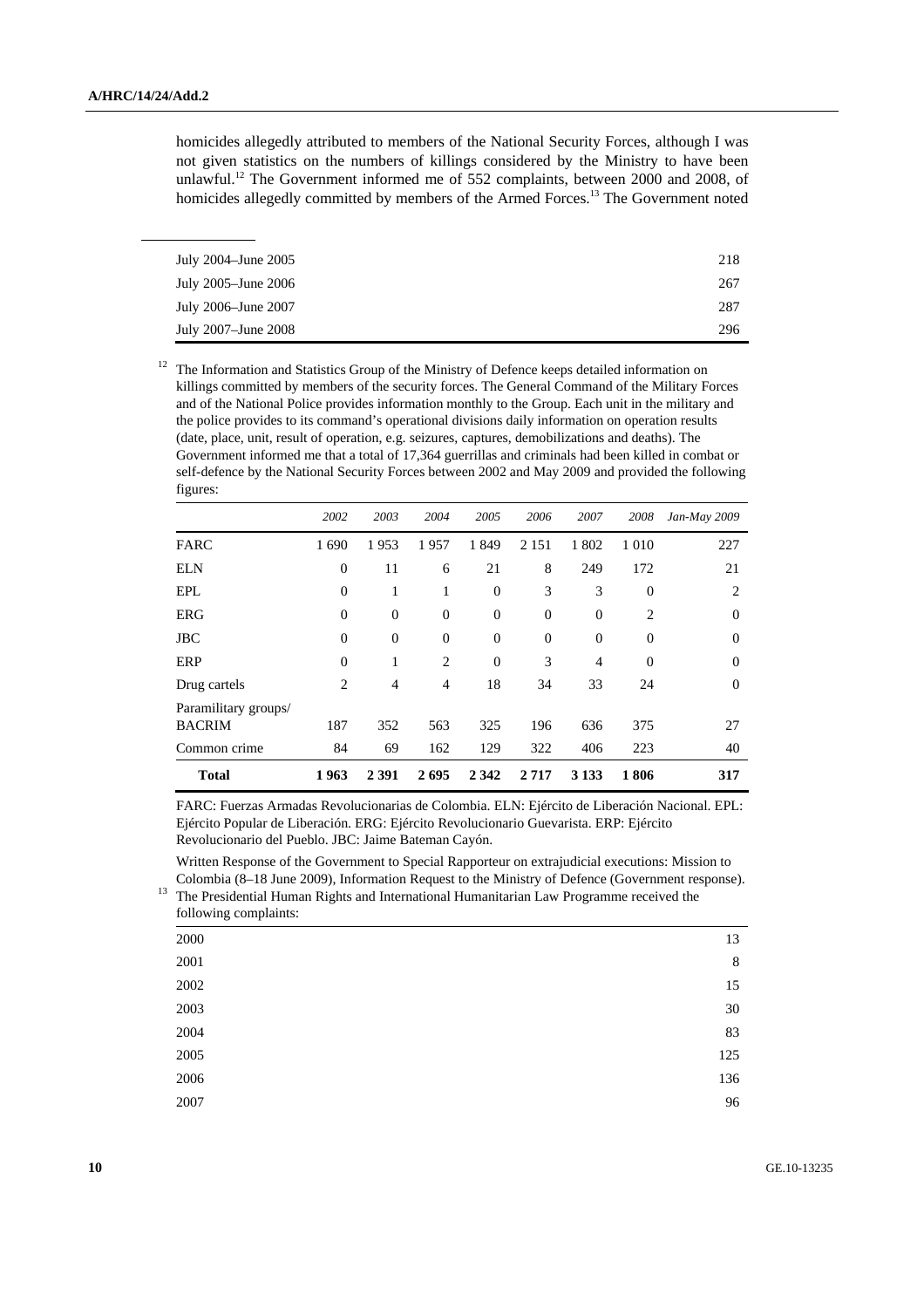that there may also be additional complaints recorded by the Office of the Attorney-General (*Fiscalía*) or the Office of the Inspector General (*Procuraduría*).14 The *Fiscalía* reported to me that, in May 2009, its National Human Rights and International Humanitarian Law Unit was pursuing 1,708 homicides allegedly committed by State agents.15 The *Fiscalía* National Prosecution Unit was pursuing an additional 317 cases. The *Procuraduría* reported 639 preliminary enquiries since 2000.

### **B. Reduction in killings since late 2008?**

16. From at least as early as 2007, the Government began to take a number of steps to confront the issue of these killings. After the publicity surrounding the Soacha killings, additional significant and specific steps were taken. Measures (analysed further below) have included: disciplinary sanctions, including the dismissal of 3 generals and 24 other soldiers; increased cooperation with the International Committee of the Red Cross and the United Nations with respect to monitoring; the installation of operational legal advisors in military units to advise on specific military operations; increased oversight of payments to informers; the creation of a temporary special commission to investigate operations (the "Suarez report"); appointment of delegated inspectors to army divisions; the introduction of the requirement that deaths in combat be investigated first by judicial police (Directive No. 19); modifying award criteria (Directive No. 142) and military unit performance criteria (Directive No. 300-28); the creation of a specialized unit in the *Fiscalía* to deal with alleged extrajudicial executions; and the requirement that military criminal judges transfer cases to the civilian justice system.<sup>16</sup> In 2009, the Ministry of Defence also issued Directive No. 208, which lays out 15 measures intended to implement the Ministry's human rights and humanitarian law policies throughout the Armed Forces and strengthen internal command, control, training and evaluation systems.

17. These steps appear to have led to a significant reduction in the allegations made of extrajudicial executions committed by the military since the Soacha scandal in late 2008. The Human Rights and International Humanitarian Law Observatory had received no allegations of unlawful killings in 2009 at the time of my visit in June 2009. The *Fiscalía* received denunciations of six cases of alleged unlawful killings by the security forces after the Soacha killings, each of which was still under investigation at the time of my visit. Nongovernmental organizations reported fewer than 10 new allegations. It is important to stress that it is still too early to confirm the extent or nature of a drop in allegations. Past experience in Colombia shows that many cases remain unreported for long periods of time due to witness fear, lack of knowledge about how to make complaints and navigate the

<sup>2008</sup> **46** 

The departments with the highest numbers of complaints were: Antioquia (187), Meta (40), Arauca (33), Cesar (33), Caquetá (27), Casanare (26), Norte de Santander (21), Cauca (20), Bolívar (20) and

Putamayo (19).<br><sup>14</sup> See paragraph 30.<br><sup>15</sup> Victims included

<sup>15</sup> Victims included 1,545 men, 110 women and 53 children. Most cases were from: Antioquia (322), Meta (120), Norte de Santander (70), Casanare (53), Cesar (47), Caqueta (42), Cordoba (41) and Guajira (40). The numbers of such cases have spiked dramatically since 2002. From 1985–2001, there were between 0 and 8 cases per year. In 2002, there were 12; 2003, 37; 2004, 93; 2005, 125; 2006,

<sup>223; 2007, 397;</sup> and 2008, 112 (from Government response). 16 See Ministry of Defence, "Comprehensive Human Rights and IHL Policy" (2008); Ministry of Defence, *Protecting Rights – Actions and outcomes of the National Security Forces in the protection of human rights 2002–2008* (2009); Ministry of National Defence, *Avances en el cumplimiento de las 15 medidas adoptadas por el ministerio de defense nacional (noviembre 2008–mayo 2009)* (2009).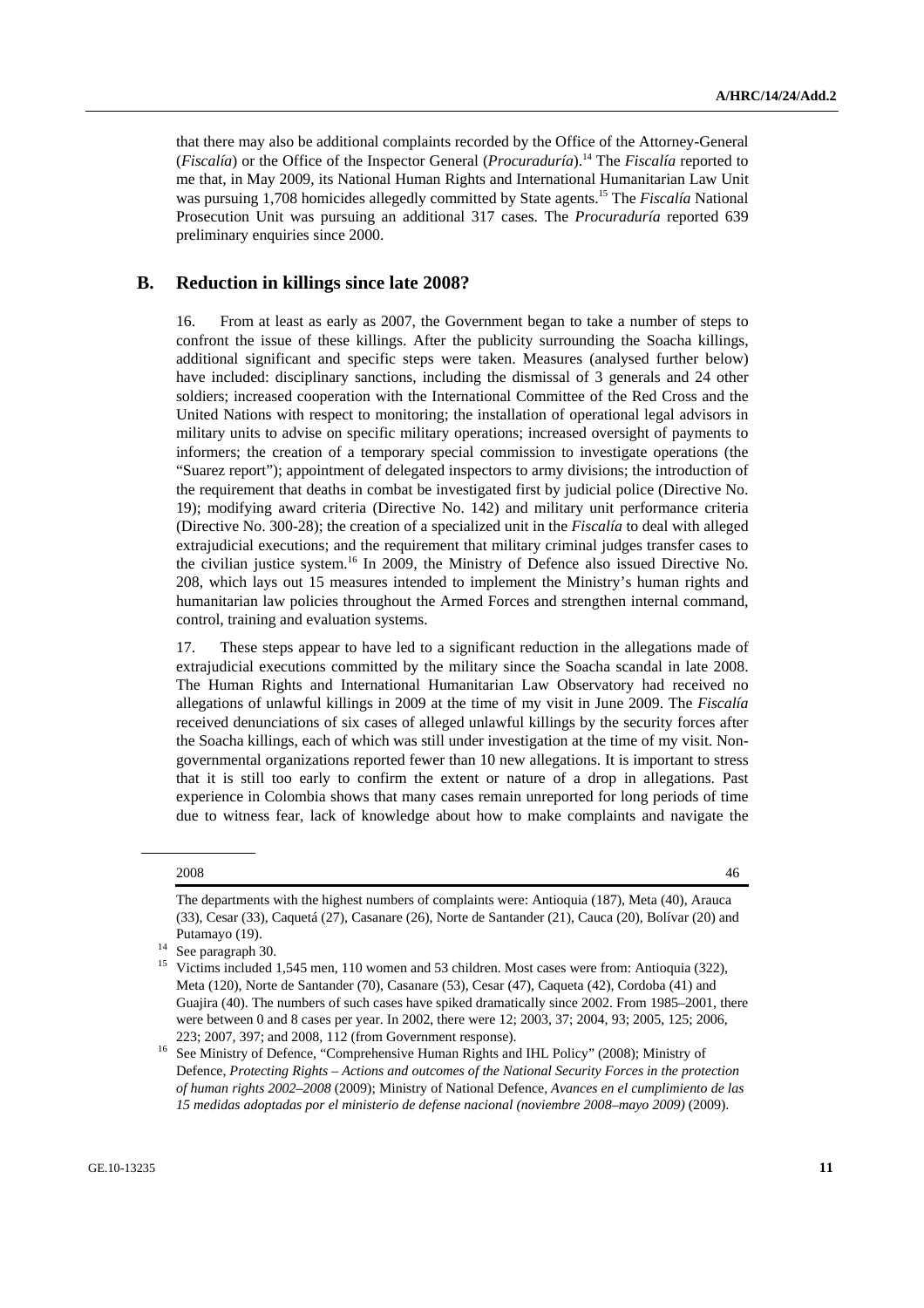justice system, and significant communication and geographic impediments to making complaints.

18. Furthermore, despite these good faith efforts by the Government to reduce killings, there are real gaps between the policies as they exist on paper and the practice on the ground, especially with respect to impunity for past killings. As explained below, the situation in the regions I visited is significantly less positive than the formal steps alone would indicate.

### **C. Causes of killings**

19. Unlawful killings by the military are the result of a set of complex factors, which have both motivated individuals to commit killings, and fostered an environment in which such killings have been able to occur with general impunity.

#### **1. Pressure to "show results"**

20. Many expert and experienced interlocutors — including those in the military confirmed to me that there was pressure in military units to "show results" and demonstrate that the military was continuing to gain ground against guerrillas and criminals. While senior Government officials disputed this and emphasized that killing civilians does not increase security, it is clear that within the military, success was often equated with enemy "kill counts" – the number of FARC members and others killed in combat.

21. As security in Colombia began to improve from 2002, and as guerrillas retreated from populated areas, some military units found it more difficult to engage in combat. In such areas, some units were motivated to falsify combat kills. In other areas, the guerrillas were perceived by soldiers to be particularly dangerous and soldiers were reluctant to engage them in combat. It was "easier" to murder civilians. In still other areas, there are links between the military and drug traffickers and other organized criminal groups. Local military units do not want to engage in combat with the illegal groups with which they are cooperating, so killing civilians falsely alleged to be part of these groups make military units appear to be taking action.<sup>17</sup>

22. Within this general culture, it has been very difficult for individual soldiers who wanted to speak out against abuses to do so. Some who spoke out have been forced to relocate for their own safety.

#### **2. Rewards and incentives for killings**

23. There is much public confusion about rewards and incentives for killings by military forces. It is difficult to obtain clear and accurate information, including from the Government. Some critics have argued that members of the military receive monetary rewards for killing guerrillas and other personal benefits (holidays, medals and promotions). Critics also attack the payment by the Government of money to informers who provide information leading to the killing or capturing of guerrillas.

<sup>&</sup>lt;sup>17</sup> A number of killings also appear to be efforts at "social cleansing" – killings of suspected criminals, drug users and other "undesirables". In such cases, victims are presented as killed in combat; the social cleansing motive overlaps with pressure to produce results.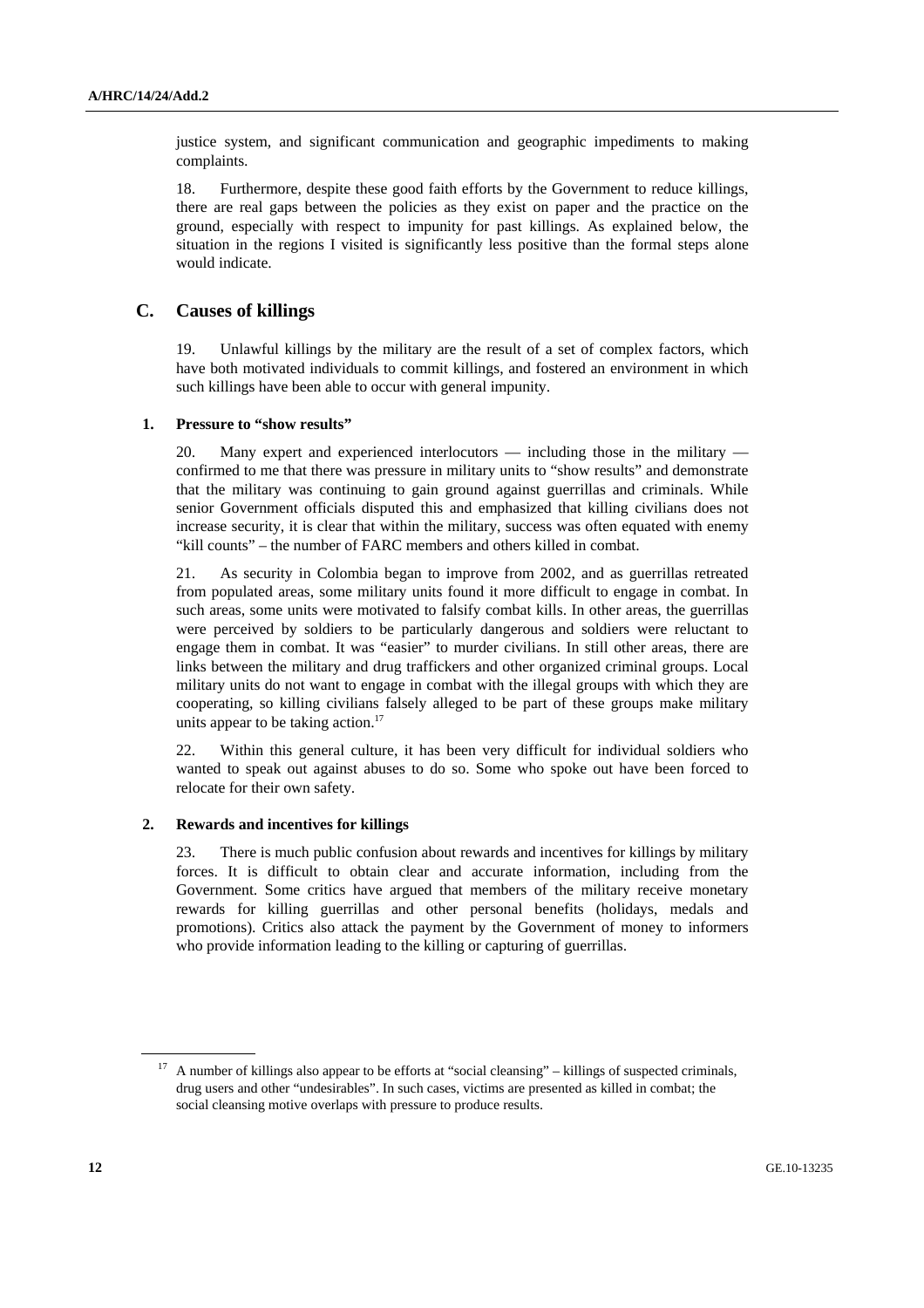#### *(i) Rewards to civilians for information*

24. The Government does provide rewards to those who provide information on guerrilla and criminal activity. The rewards policy is set out in Directive No. 29 (2005) (no longer in effect), Directive No. 02 (2008) and Directive No. 01 (2009), each of which is confidential, although copies of Directive No. 29 have been widely circulated.<sup>18</sup> Although these rewards have been heavily criticized in Colombia, monetary rewards to civilians for providing information leading to, for example, the capture of wanted criminals, are common in many countries and are not problematic per se. What should be at issue is whether there is sufficient oversight and transparency with respect to payments. It is of significant concern that the rewards may provide a ready source of money for members of the military to pay "recruiters" to assist with the commission of *falsos positivos*.

25. The Government informed me that the directives are all essentially similar, although the newer ones make the system of controls more explicit.<sup>19</sup> According to information provided by the Government, rewards cannot be paid to public servants (such as soldiers) and can only be paid for information leading to clear operational results and following approval by a technical follow-up or central committee.<sup>20</sup> The new directives set out controls and checks that would make it difficult for money to be paid to recruiters for *falsos positivos.*

26. However, other sources of payment in the form of "confidential expenses" (*gastos reservados*) 21 and commanders' discretionary funds are of serious concern. In fact, in its written comments to me, the Government conceded that there is more discretion for officers in distributing confidential expenses and that there "could be problems there".<sup>22</sup> One military commander told me that he has a US\$ 2,000 monthly fund, a discretionary fund which he could use to, for example, pay small rewards to informers. Such funds, along with informal funds gained through criminal activity, are the more likely source of payments to recruiters (who are generally paid small amounts of a few hundred dollars or less).

<sup>18</sup> Ministry of Defence, Permanent Ministerial Directive No. 29 (2005) provides for payment of rewards to those who provide "timely and truthful information … [that leads to, for example] the capture of overthrow in combat of leaders of Illegal Armed Groups"; provides up to 5,000 million pesos for information about top leaders. I could not obtain copies of the new Directive No. 1 (2009), which the Government told me was restricted.<br><sup>19</sup> The Government provided information on each of the directives. Directive No. 29 provides for

rewards for information leading to the capture or death of leaders of illegal organizations or drug trafficking groups. It specifies precise amounts, creates a technical committee for follow-up on payments and creates a payment procedure. For payment to be made, supporting documents must be provided to the committee. Directive No. 2 strengthens the control system, makes clear that payments cannot be made to Government officials, increases the requirements for documents that must be provided to obtain payment and provides that in certain cases money cannot be offered without prior intelligence department approval. Directive No. 1 further reduces the discretion of the military units, creates rewards for demobilization and rescuing kidnapped victims and provides that unit commanders cannot offer rewards at any level without prior coordination with their intelligence

department.<br><sup>20</sup> The Technical Follow-up Committee is composed of the Minister of Defence or his delegate, the intelligence chiefs of the Armed Forces and the National Police, and the *Fiscalía*'s Technical Investigation Unit. The Central Committee is composed of the intelligence chiefs, analysts and administrative officials.<br><sup>21</sup> According to the Government, confidential expenses are intended to finance intelligence activities,

counter-intelligence, criminal investigations and the protection of witnesses and informants. 22 I asked for, but was not provided, information on the amounts, nature, or purpose of funds paid out to

informants under the confidential expenses or other funds.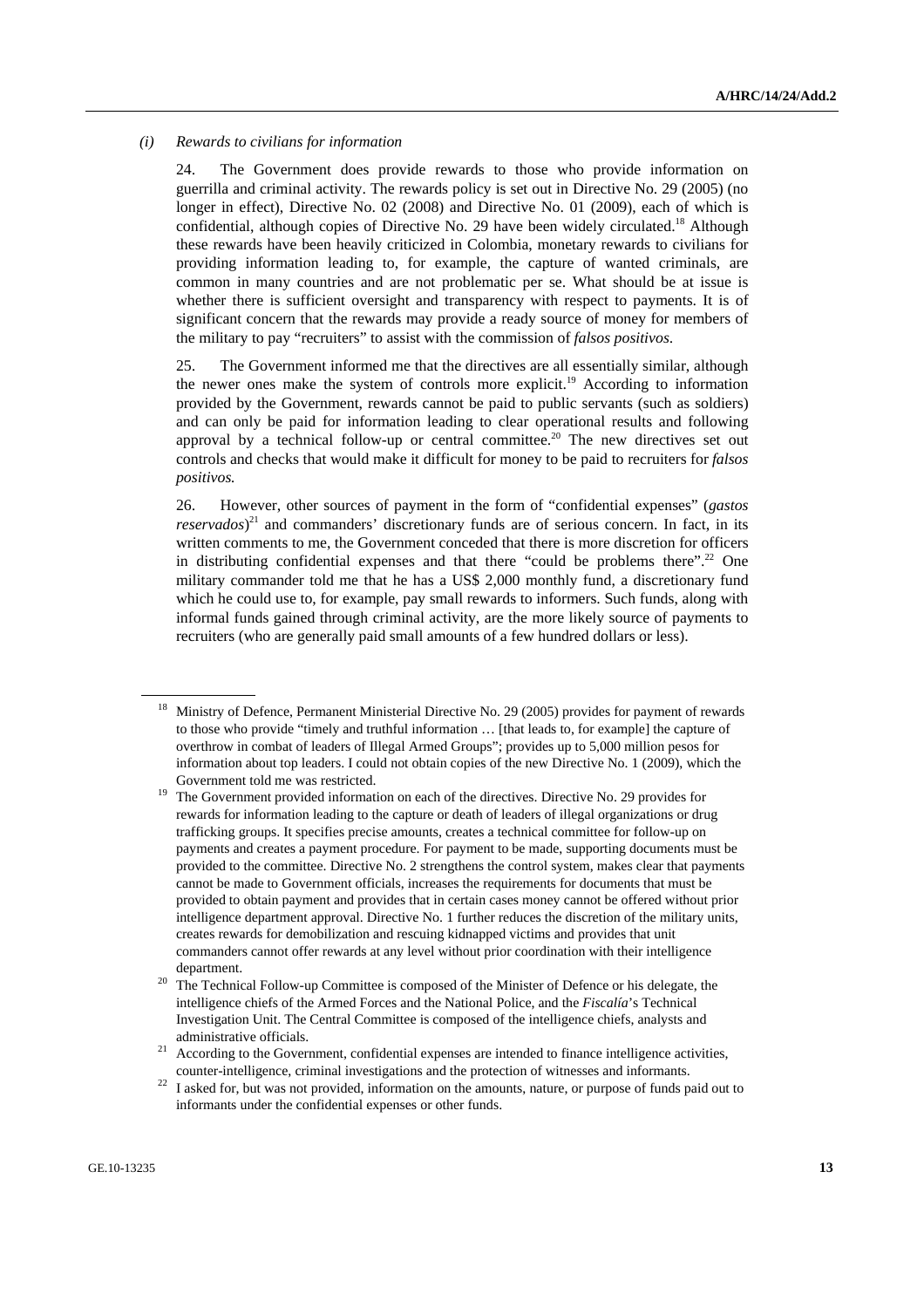#### *(ii) Rewards to military for killings*

27. Significantly, members of the military have also been provided various incentives to kill, including vacation time, medals and promotions. I asked the Government for information on the type and quantity of incentives provided to members of the security forces since 2002, but was not given that information. My investigations did reveal that some incentives are relatively informal and unregulated and differ from unit to unit. One soldier, for example, explained how a killing by his unit would be rewarded with 15 days' vacation. When important holidays approached, he stated, soldiers would attempt to "earn" vacation time. However, a commander from another unit said he would not reward his soldiers with time off, because he believed this could potentially distort their professional judgement.

28. The Government has taken some steps to address these possible distortions. It informed me that demobilizations and captures were now "worth more" than combat killings in evaluating the performance of a military unit.<sup>23</sup> In addition, since Directive No. 142 (2008), demobilizations and captures have been incorporated as part of the criteria for the award of a bravery medal (*medalla Al Valor*) or a public order medal (*medalla de Orden Público*).

#### **3. Accountability**

29. Lack of sufficient accountability has been a key factor in the continuation of *falsos positivos*. Estimates of the current rate of impunity for alleged killings by the security forces are as high as  $98.5$  per cent.<sup>24</sup> Soldiers simply knew that they could get away with murder. Recently, delays caused in part by defence counsel in the Soacha cases threaten to result in impunity.<sup>25</sup> More generally, other problems, discussed below, occur at each stage of the investigation and disciplinary or criminal justice process.

30. Colombia has a complex and sophisticated government structure and responsibility for responding to citizens' complaints about killings is shared by a number of different institutions, including the Offices of the Attorney-General (*Fiscalía*), the Inspector-General (*Procuraduría*), and the Ombudsman (*Defensoría*). Each of these institutions has an important role under the 1991 Constitution's system of checks and balances. The *Fiscalía*, part of the judicial branch, is the civilian prosecutorial authority with prosecutors (*fiscales*) assigned both at the national level, sometimes in specialized units, and to local offices. The *Procuraduría* is a civilian entity that has jurisdiction over disciplinary matters related to public servants (including the military) and can conduct investigations and impose administrative sanctions, such as suspension or dismissal. The *Defensoría* is the national public defender service and also incorporates a nationwide system of regional ombudsmen (*personeros*) to whom citizens can complain of abuses.

<sup>&</sup>lt;sup>23</sup> An excerpt from Ministry of Defence, Military Forces General Command, Permanent Guidelines 300-28 (2007) states: "the Military Forces General Command, through the Force Commands and Joint Commands, provides as of this date that to measure operating results it shall privilege the collective and individual demobilizations over any capture, and shall favour captures over deaths in combat;

giving greater value to the deaths in combat when dealing with heads of illegal groups". 24 See, e.g., US Office on Colombia, "A State of Impunity in Colombia: Extrajudicial Executions

Continue, Injustice Prevails", 2009. 25 See, e.g., *El Tiempo*, "Por lentitud en la justicia quedaron libres 17 militares implicados en; 'falsos positivos' de Soacha", 8 January 2010.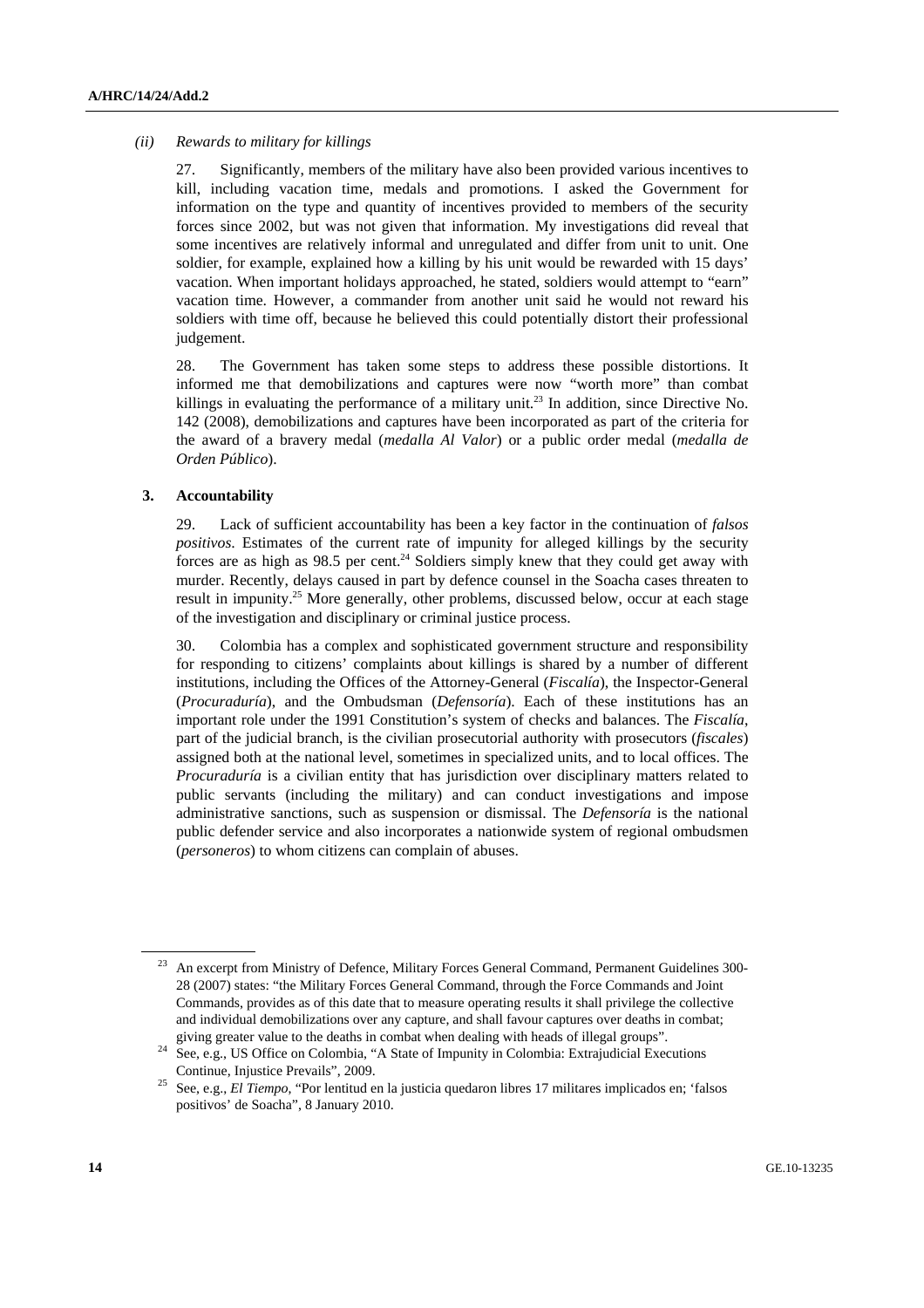#### *(i) Forensics and the Technical Investigation Unit*

31. When a military unit reports a killing in combat, the initial inspection of the scene and the corpse is now generally undertaken by the *Fiscalía*'s Technical Investigation Unit (*Cuerpo Tecnico de Investigacion*, *CTI*).26 To the Government's credit, it ensures a CTI presence at combat death sites in most cases, even at considerable expense and practical difficulty.<sup>27</sup> Within 36 hours, CTI officials must report to the relevant prosecutor on their investigation.28 However, as of July 2009, CTI had 1,800 cases that it had held for more than six months without turning them over to the *Fiscalía*, resulting in significant case delays.29

32. The presence of external investigators reduces opportunities for the military to cover up unlawful killings, and promotes transparency. It does not, however, prevent members of the military from interfering with the scene before CTI arrives.

#### *(ii) Disciplinary investigations*

33. Disciplinary investigations are opened by the Commanders of relevant units, $30$  but jurisdiction can be taken by the *Procuraduría* upon request of the Commander or of the *Procuraduría*.

34. I was provided limited information on the disciplinary measures imposed by the Armed Forces on its members. From 2004–2009, a total of 75 members of the army were dismissed from service, though the Government did not provide information on how many of these were dismissed for having committed unlawful killings.

35. The *Procuraduría*'s office reported 639 preliminary inquiries relating to unlawful killings by security forces since 2000; 506 disciplinary investigations have been opened, and there have been indictments in 78 cases, judgement in 18 cases, and 33 cases were closed. While this indicates some limited progress, most cases remain at the preliminary stage only.

#### *(iii) Defensoría*

36. The *Defensoría* received and processed 169 complaints of unlawful killings by security forces in 2008 and 22 in the first six months of 2009.<sup>31</sup> While the *Defensoría*'s *personeros* can play an important role in local communities, they generally lack any real

<sup>&</sup>lt;sup>26</sup> Under the Military Criminal Code, the military prosecutor has the duty to examine the corpse. Law No. 522 (1999), art. 472. However, by an agreement between the Minister of Defence and the *Fiscalía* dated 14 June 2006, deaths in combat must first be inspected by CTI. A standing directive also requires commanding officers of military units to "exhaust all available resources" to ensure that CTI can carry out its investigations. See Ministry of Defence, Standing Directive No. 19 (2007),

instruction No. 5; see also Ministry of Defence, Standing Directive No. 10 (2007), instruction No. 5. 27 The Ministry of Defence informed me that, while it does not have records on operations that CTI inspected, CTI attends the "great majority". CTI officials stated they were able to attend 95 per cent of crime scenes. CTI was unable to attend the other 5 per cent because of a lack of transportation, danger (e.g., ongoing conflict) or difficulty in reaching the site because of terrain and geography. According to the military, its facilitation of CTI investigations can cost US\$ 8,000 per case. 28 Criminal Procedure Code, art. 205.

<sup>&</sup>lt;sup>29</sup> Ministry of Defence, written response to requests from Special Rapporteur, annex 3 (Ministry of

Defence response).<br><sup>30</sup> Where there is a death, the relevant law would generally be Law No. 836 (2003), art. 58, para. 30.<br><sup>31</sup> In 2009, there were 18 complaints against the army and 4 against the police. Most of the facts underlying the complaints occurred before October 2008. *Defensoría*, Written Response to Questions by the Special Rapporteur (*Defensoría* response).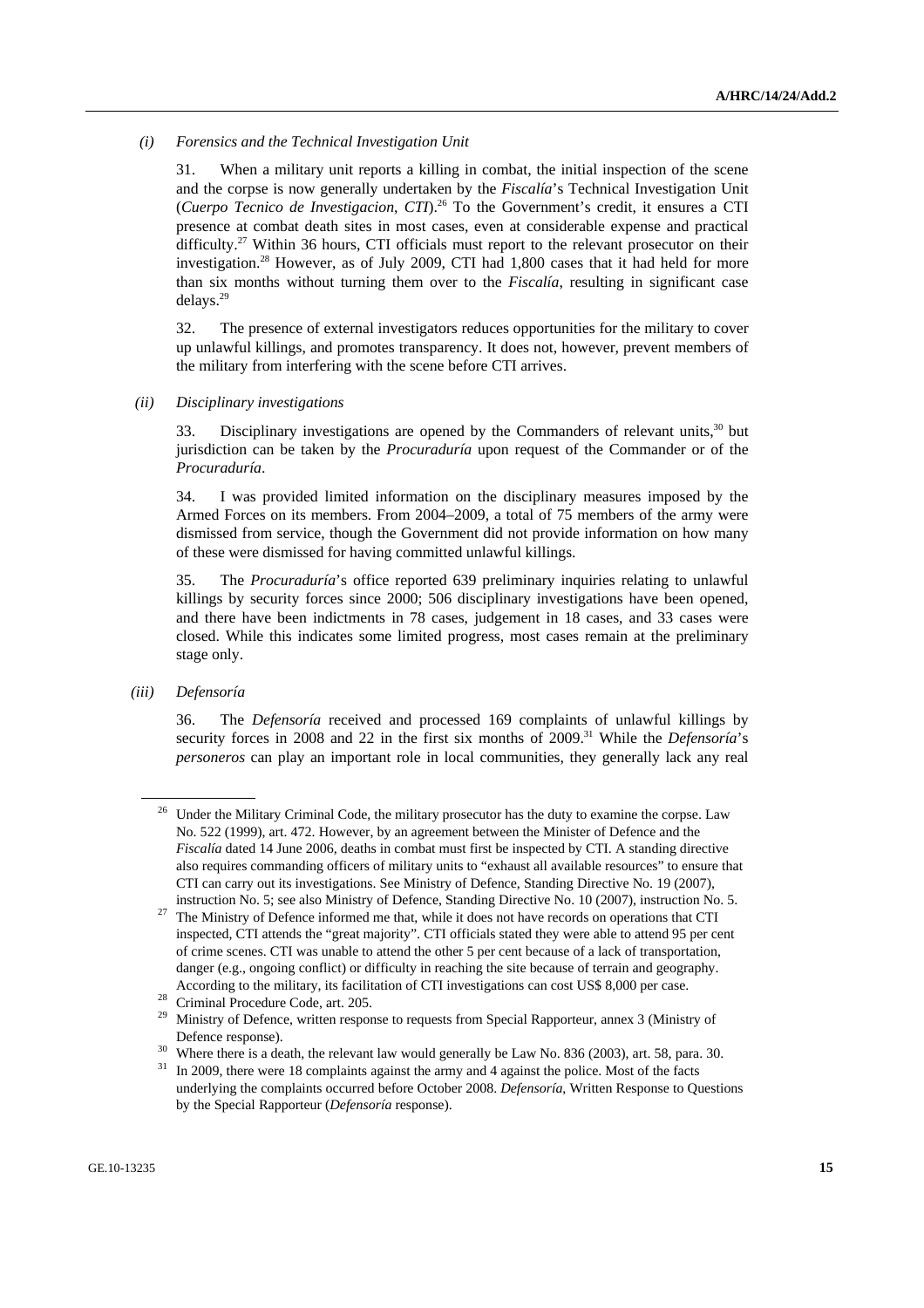power and are often prevented from rigorously pursuing cases due to resource constraints, threats and intimidation.

#### *(iv) Military and civilian criminal investigations*

37. Criminal investigations can take place either in the military or civilian criminal justice system. The most significant obstacle to effective prosecution of extrajudicial executions by members of the security forces are the continuing jurisdictional conflicts between these two systems and the failure of military judges to transfer cases to the civilian justice system.

38. The *Fiscalía* has and should have primary responsibility for prosecution of military personnel accused of human rights violations. The Constitution provides (art. 221) that "crimes committed by members of the National Security Forces on active service, and related to that same service" are within the jurisdiction of the *military* criminal justice system. However, the Constitutional Court and the Superior Council of the Judicature have clarified that the military courts do not have jurisdiction when force members engage in conduct contrary to the constitutional functions of the forces (such as unlawful killings) and that where there is doubt, civilian jurisdiction should apply.<sup>32</sup>

39. Despite these clear judicial rulings, directives to the same effect from the Minister of Defence and a memorandum of agreement (2006) between the Ministry of Defence and the *Fiscalía*, it remains the case that jurisdiction over far too many cases is contested. There have been some improvements in recent years – a total of 526 cases have now been voluntarily sent by the military criminal courts to civilian courts.33 Another 75 cases have been transferred following orders from the Superior Judicial Council. However, as of May 2009, there were still 221 cases of conflict between the military and civilian jurisdictions. One cause of delay can be the Supreme Judicial Council's failure to decide jurisdictional challenges on a timely basis. These decisions should be made more expeditiously.

40. In some of the areas visited, including Medellín and Villavicencio, there appears to be a conscious attempt by military judges to frustrate the efforts of the civilian justice system. This also creates incredible delays — often of months or years — in the investigation and prosecution of alleged extrajudicial executions, during which time alleged perpetrators are often at large and the value of testimony and evidence can be lost. Military judges who do assist the civilian justice system may be subject to harassment, threats or transfer to other jurisdictions.

41. Resource constraints also inhibit effective prosecutions. The *Fiscalía* has a specialized human rights unit, including a sub-unit for extrajudicial executions (established in 2007). In 2008, the numbers of prosecutors focusing on executions more than doubled (from 8 to 20). However, the *Fiscalía* continues to suffer from a lack of staff and funding, which prevents it from investigating and prosecuting all of the cases reported to it. I met, for example, with families of victims who were told that they would have to wait for the Soacha cases to finish before their own cases could be examined. Of the 1,056 cases of killings by Armed Forces that were assigned to the *Fiscalía*'s Human Rights Unit through to the end of April 2009, only 16 have resulted in convictions.<sup>34</sup>

<sup>32</sup> See Constitutional Court Judgements C-358 (1997) and C-878 (2000); *Case of "Jamundi"* of 14 August 2008 (Superior Council of the Judicature). 33 Government response.

Another important cause of impunity is witness fear. See section X.D.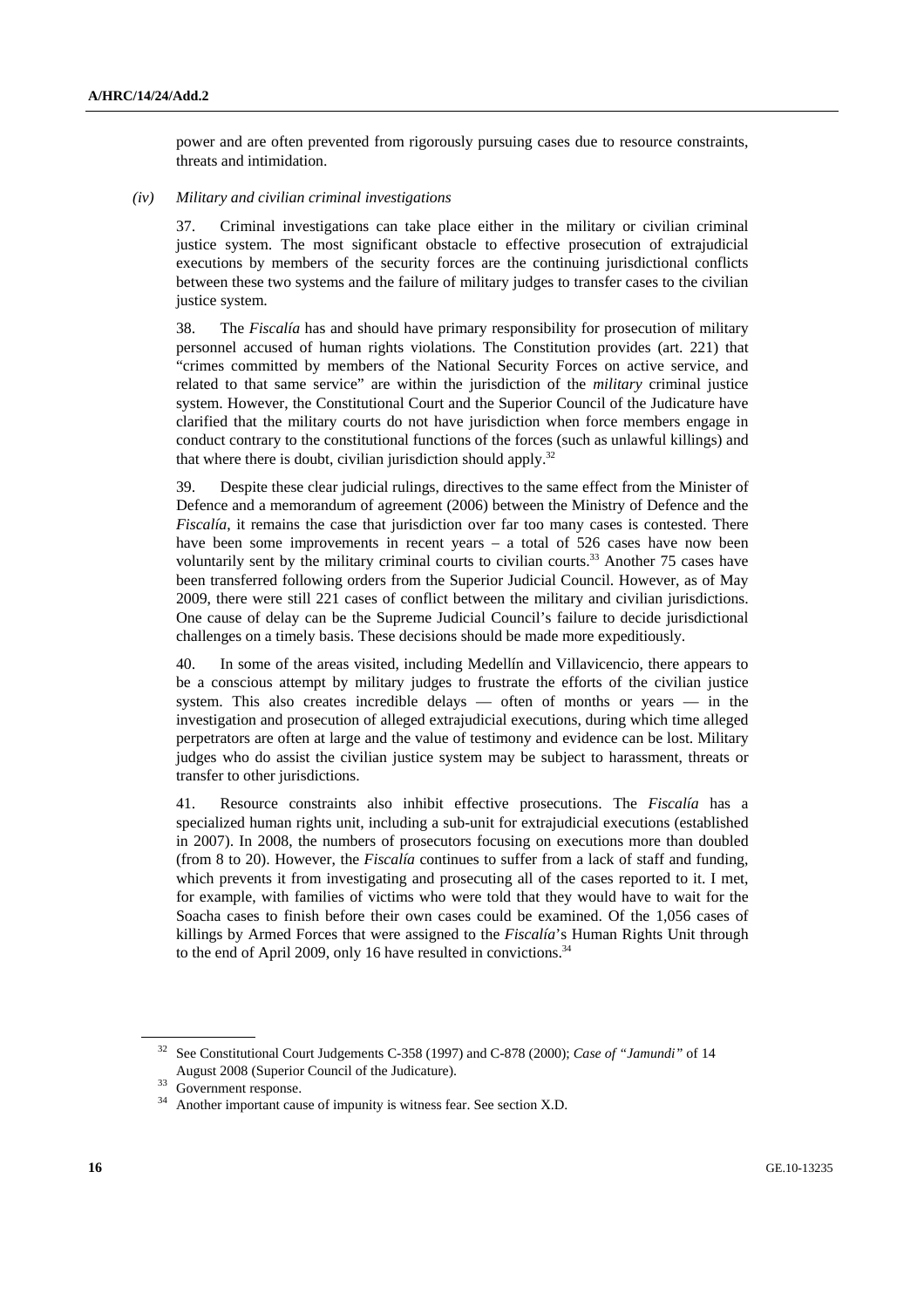## **D. Killings by police**

42. The police have killed civilians, although there appears to be little information on, let alone scrutiny of, the legality of these killings.<sup>35</sup> The Ministry of Defence stated that it had "no information ... in relation to unlawful killings by Police".<sup>36</sup> However, I did receive some complaints of killings by police during my mission, and given that a number of the alleged extrajudicial killings reported since Soacha were carried out by members of the police, it is essential that the Government prioritize the investigation and prosecution of such killings. Civil society should also devote more attention to such killings.

## **V. Killings by guerrillas**

43. The FARC and ELN both carry out many unlawful killings $37$  and often target or victimize the very populations on whose behalf they claim to fight. $38$  Such killings are often

<sup>35</sup> Ministry of Defence response. Numbers of members of illegal groups that were killed between 2002 and 2009 by the police:

|                    | 2002         | 2003             | 2004           | 2005             | 2006           | 2007             | 2008           | Jan-May 2009 |
|--------------------|--------------|------------------|----------------|------------------|----------------|------------------|----------------|--------------|
| FARC               | 63           | 53               | 33             | 42               | 37             | 15               | 21             | 11           |
| <b>ELN</b>         | $\theta$     | 11               | 6              | 21               | 8              | 6                | 1              | 3            |
| <b>EPL</b>         | $\mathbf{0}$ | 1                | 1              | $\boldsymbol{0}$ | 3              | $\boldsymbol{0}$ | $\overline{0}$ | $\theta$     |
| <b>ERG</b>         | $\mathbf{0}$ | $\boldsymbol{0}$ | $\overline{0}$ | $\boldsymbol{0}$ | $\overline{0}$ | $\overline{0}$   | $\overline{0}$ | $\theta$     |
| <b>JBC</b>         | $\mathbf{0}$ | $\overline{0}$   | $\overline{0}$ | $\mathbf{0}$     | $\overline{0}$ | $\overline{0}$   | $\overline{0}$ | $\theta$     |
| ERP                | $\theta$     | 1                | 2              | $\mathbf{0}$     | 3              | 2                | $\overline{0}$ | $\Omega$     |
| <b>NARCOTRAFIC</b> | $\Omega$     | 3                | 1              | $\Omega$         | 1              | $\Omega$         |                | $\Omega$     |
| <b>BACRIM</b>      | 14           | 24               | 34             | 25               | 5              | 7                | 16             | 8            |
| <b>DELCO</b>       | 55           | 33               | 119            | 80               | 109            | 85               | 113            | 35           |
| <b>Total</b>       | 132          | 126              | 196            | 168              | 166            | 115              | 152            | 57           |

Ministry of Defence response.

<sup>37</sup> While the majority of reports of guerrilla killings received were committed by the FARC, ELN also committed a significant number. Government response:

| Presumed authors | 2003    | 2004    | 2005   | 2006    | 2007   | 2008     | Jan-May 2009 |
|------------------|---------|---------|--------|---------|--------|----------|--------------|
| Paramilitaries   | 294     | 319     | 190    | 25      |        |          |              |
| Criminal gangs   |         |         |        |         | 4      | 34       | 106          |
| Common criminals | 688     | 4 7 5 4 | 3986   | 3 0 5 5 | 2689   | 2.532    | 589          |
| <b>ELN</b>       | 147     | 64      | 42     | 41      | 16     | 38       | 17           |
| <b>FARC</b>      | 782     | 661     | 761    | 593     | 420    | 250      | 112          |
| Unidentified     | 21 601  | 14 4 05 | 13 127 | 13739   | 1468   | 13 2 8 6 | 5815         |
| Other guerrilla  | 10      | 5       | 5      | 26      |        |          |              |
| <b>Total</b>     | 23 5 22 | 20 20 8 | 18 111 | 17479   | 17 198 | 16 140   | 6639         |

Government note: "This information corresponds to data collected on the scene of events and initially reported ... in 85 per cent of cases of homicide the alleged author is not known at the time of the initial proceedings."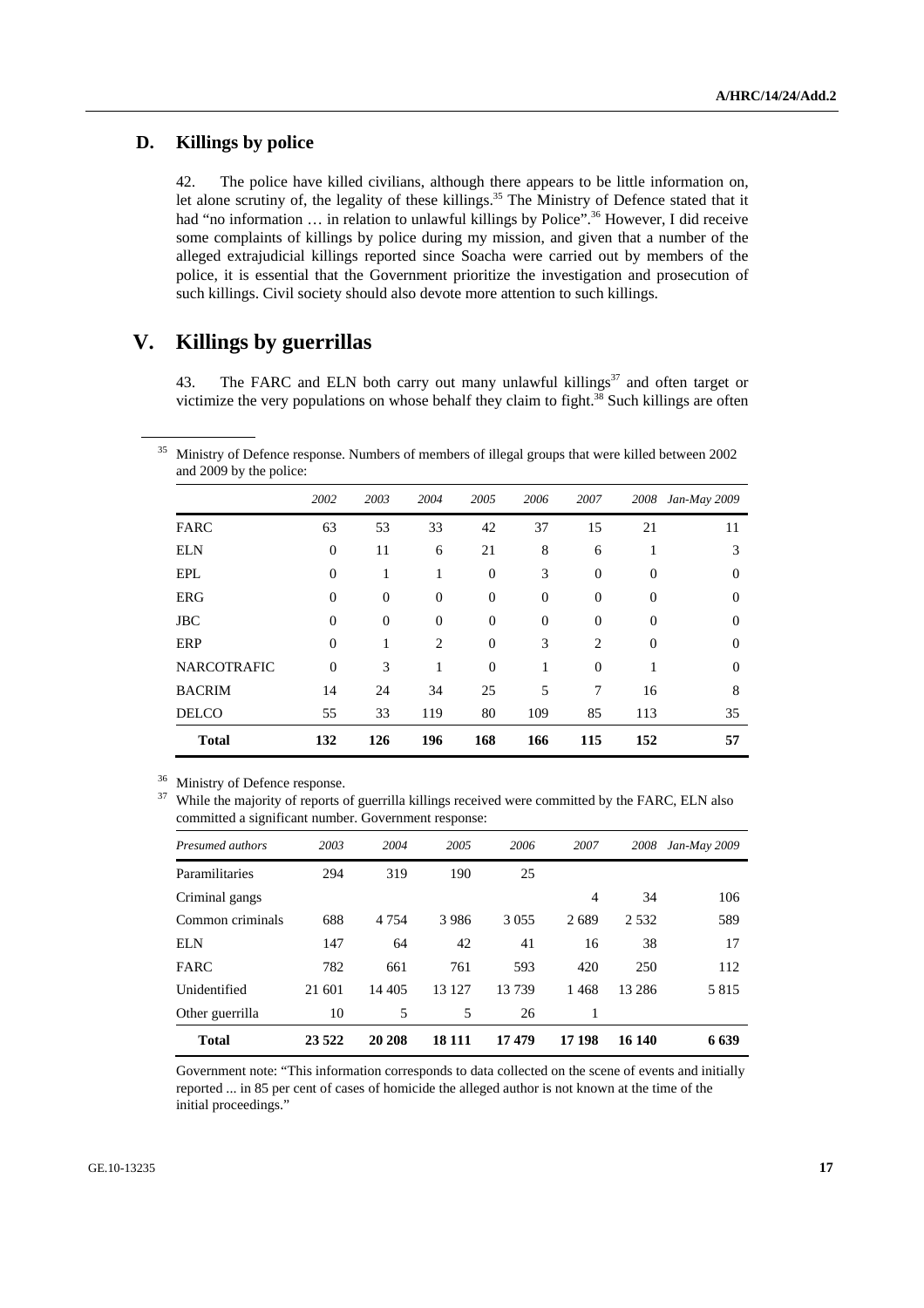aimed at instilling fear in civilian populations, such as in Antioquia. The goal is to exert control over territory through fear for drug-trafficking and other illegal purposes, including extortion and kidnapping for ransom.

44. In some parts of the country (such as Meta and Cauca), guerrilla groups are fighting the military. In other areas, even within the same department, a guerrilla group may be allied with a criminal band against another guerrilla group or the military. In all these settings, civilians have been placed in an untenable position. One group forces them to cooperate or provide support in the form of food or labour; as a result, the civilians risk being accused of collaboration and killed when the territory is taken over by another group.

45. Those killed or threatened by the FARC and ELN in the last two years include: farmers and labourers; communal leaders and human rights defenders who speak out against guerrilla activity; municipal and State government officials and candidates for office; soldiers on leave; family members of soldiers; and demobilized former FARC or ELN members. Victims may also be killed at roadblocks for violating so-called guerrilla "travel orders" that seek to limit civilian mobility or for refusal to pay bribes or guerrillaimposed "taxes". Others are killed in retaliation for publicizing complaints against guerrilla forces for looting or other property damage.

46. Guerrilla activity has had an especially negative impact on indigenous communities and Afro-Colombian communities that are caught in the conflict between the Government and guerrilla groups. For example, in February 2009, the Awa indigenous community reported that 27 of its members had been massacred by the FARC in Narino; 8 bodies were later recovered. The killings are an example of the disregard shown by the FARC for civilians and the right to life. They also raise concerns about Government responsibility for preventing abuses and protecting civilians. Before the massacre, the *Defensoría*'s Early Warning System<sup>39</sup> issued two risk reports, in 2007 and again in January 2009, warning that illegal armed groups, the FARC and ELN had moved into the Awa's territory and that the resulting combat operations placed the community at risk. The 2009 report specifically warned that the FARC was likely to retaliate against civilians it accused of collaborating with the military. Government authorities failed to respond and the killings occurred a month later.

47. Both the FARC and ELN continue to recruit and use child soldiers, subjecting them to violence and death, including in combat.<sup>40</sup> Both groups, but especially the FARC, rely heavily on the use of weapons forbidden by international humanitarian law, including antipersonnel mines and unexploded munitions, causing indiscriminate killings of civilians as well as security forces.<sup>41</sup>

48. Although the number of killings by guerrillas declined in 2008, it rose again in 2009. Although still weaker than in past decades, the FARC and ELN are increasingly active.<sup>42</sup>

<sup>38</sup> Although their ideological roots differ, both the FARC and ELN claim to represent the interests of the country's rural poor and oppose privatization of natural resources and the United States' role in Colombia.<br><sup>39</sup> Discussed in greater detail in Section X.B.<br><sup>40</sup> See Report of the Secretary-General on children and armed conflict in Colombia, S/2009/434, paras.

<sup>15–35. 41</sup> According to CCJ, 149 of the 166 people whose deaths between July 2007 and June 2008 CCJ attributes to guerrillas died because of such weapons. See also Myra Torres, "Colombia tiene el récord de ser la nación con más víctimas por causa de minas antipersonas", *El Tiempo*, 15 October 2009 (Armed Forces Commander stating that Colombia holds the record for most landmine victims –

over 8,000 between 1990 and August 2009). 42 Corporación Nuevo Arco Iris, "¿El declive de la Seguridad Democrática?", 2009.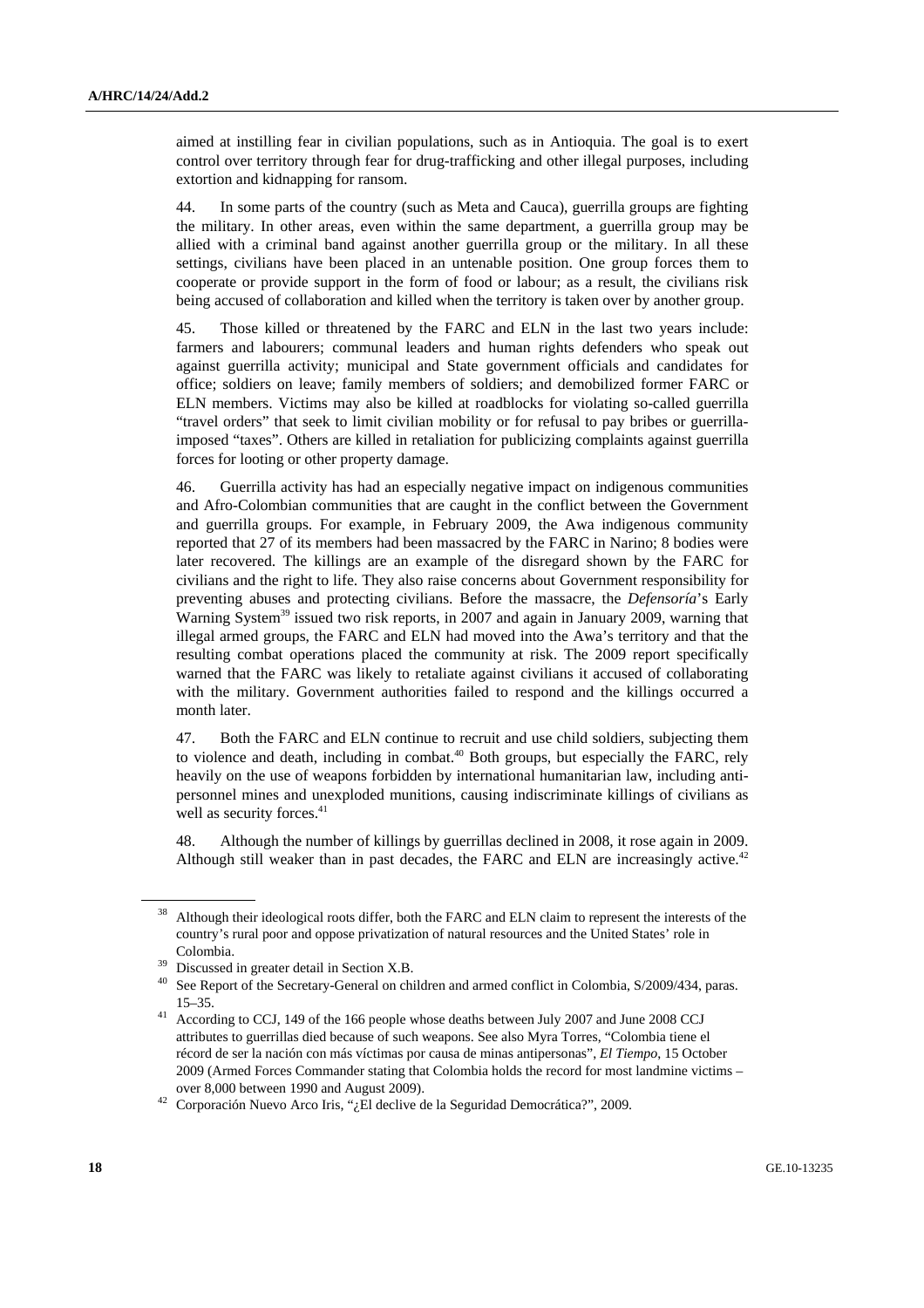They continue to be a major cause of instability in many parts of the country. The Government must ensure that its anti-guerrilla strategy includes resources to protect civilian populations placed at risk as a result of hostilities. While the Government has until now focused on a military solution, it should also consider humanitarian accords and negotiation as part of its strategy. The United Nations and humanitarian actors also need to be able to have contact with guerrillas in order to further civilian protection activities.

# **VI. Killings by illegal armed groups**

### **A. Demobilization and implementation of the Justice and Peace Law**

49. The Government has taken important steps to reduce paramilitary killings and violence. It disbanded the paramilitaries' umbrella organization, *Autodefensas Unidas de Colombia* (AUC)<sup>43</sup> and began a programme of demobilization, reintegration and transitional justice. Paramilitaries started to demobilize in November 2003 and the majority had demobilized by the time the Justice and Peace Law (JPL) was passed in 2005.

50. The JPL was intended by the Government to achieve justice, truth and reparations in response to the paramilitaries' decades-long record of killings and other abuses.44 Under the law, candidates who meet eligibility conditions<sup>45</sup> undergo a confession and investigative process conducted by the *Fiscalía*'s Justice and Peace Unit (JPU).<sup>46</sup> The Unit can bring charges under a JPL-established system of trial and punishment. If paramilitaries "accept" the charges, they can escape trial and receive an aggregate reduced sentence (i.e., for all charges) of up to eight years, regardless of the seriousness of the offences.<sup>47</sup>

#### **1. Truth and justice**

51. The Government considers demobilization and the JPL to have been successful. In part, this is true. According to Government data, 48,616 members of illegal armed groups demobilized from August 2002 to March 2009.<sup>48</sup> The JPL process has resulted in the identification of thousands of crimes, disclosure of mass graves and the recovery of 2,666 bodies. Numerous families whose loved ones were registered only as "disappeared" now at least have some solace in the recovery and burial of their remains.

52. However, the full picture of the demobilization programme and the JPL shows an alarming level of impunity for former paramilitaries.

<sup>&</sup>lt;sup>43</sup> The AUC was formed in 1997 as an umbrella organization for what had been disparate paramilitary groups. Under the leadership of Carlos Castano, the AUC rapidly expanded, became increasingly involved in the drug trade and expelled the FARC and ELN from significant areas. By 2003, when the Government signed a peace deal with the AUC, it was estimated to have penetrated over 700 of Colombia's roughly 1,100 municipalities. The history and consequences of paramilitary conduct and killings in Colombia are well documented and do not require repetition here. However, some paramilitary characteristics contextualize current failures in accountability, and the causes and

patterns of killings by IAGs; these are briefly described in appendix B. 44 Appendix C gives a brief description of the JPL. The law also applies to FARC and ELN guerrillas; 116 guerrillas are taking part in the JPL process (Government response). 45 See appendix C.

 $\frac{46}{47}$  Ibid.

 $^{47}$  Ibid.

Number includes both paramilitaries and FARC and ELN guerrillas.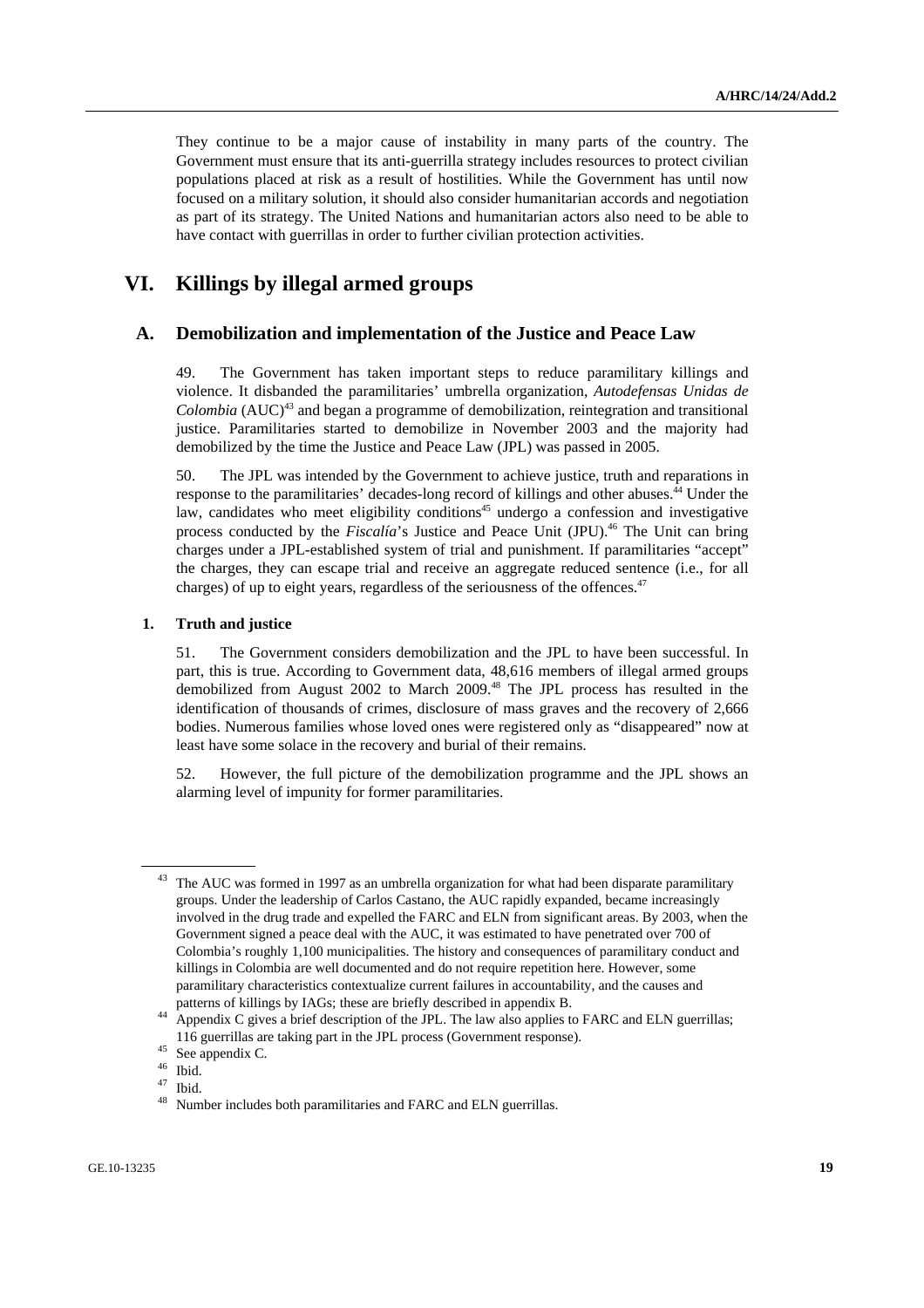53. The vast majority of paramilitaries were demobilized without investigation.<sup>49</sup> Those who had not been convicted of human rights crimes or, critically, were not then under investigation for such crimes — and most were not — were effectively granted amnesties.<sup>50</sup>

54. The JPL has not been an effective tool for justice or truth. Although paramilitaries have confessed to over 30,000 crimes, including 20,675 homicides, only 136 cases have been referred for trial<sup>51</sup> and not a single person has been sentenced. There has been no account given of how such massive numbers of crimes came to be perpetrated, by whom or under whose command. Few paramilitaries have even been through the JPL process fully. As of June 2009, there had been 3,751 candidates for the process; of these, 1,210 candidates had withdrawn before making any disclosure statements.<sup>52</sup> According to some interlocutors, participants leave the process if they find no investigations are pending or charges likely to be brought. Many of the most senior paramilitary leaders were extradited to the United States of America for drug crime prosecutions in May 2008.<sup>53</sup> The ranks of those participating in the JPL process are unknown despite a request to the Government for the information.

55. The process as a whole has been plagued by a lack of resources, planning and clarity and by procedural problems, and the JPU lacks both resources and personnel. A staff of 295 was initially authorized, with an increase to 1,048 in 2008.<sup>54</sup> But, given the magnitude of the task, this remains inadequate. Senior members of the *Fiscalía* also admitted that the JPU lacks the capacity and resources to conduct the strategic and complex investigations and prosecutions necessary to prevent the structure of paramilitary groups from surviving and being replicated.

56. Before it can bring charges, the law requires the JPU to prove the truth of all confessions by each individual regardless of the relative seriousness of crimes.55 *Fiscales* consider this standard to be impossibly burdensome. Efforts to expedite the process through indictments on only some of the possible charges have been successfully challenged. Clarity and strategic thinking about how the Government would identify and recommend candidates for the JPL process and prosecution has also been lacking.56 The *Fiscalía's*

 $\frac{52}{53}$  Ibid.

The vast majority of demobilizations were conducted under a set of laws and decrees that allowed pardons for political crimes, but not for atrocities, and regulated financial and other support to demobilized personnel. They did not include an investigatory component or peace or transitional justice processes. See Law No. 418 (1997); Law No. 782 (2002); Decree No. 128 (2003); Decree No.

<sup>3360 (2003);</sup> resolution 217 (2003).<br><sup>50</sup> See Inter-American Commission on Human Rights, report on the implementation of the justice and peace law: initial stages in the demobilization of AUC and first judicial proceedings, document OEA/Ser.L/V/II, according to which, of 28,000 people initially demobilized, approximately 90 per cent failed to offer "significant" information about crimes committed. 51 Government response.

The United States prosecutions do not include human rights crimes. In an August 2009 decision, the Constitutional Court refused to allow the extradition of a paramilitary member on the grounds that it would violate victims' JPL rights to truth, justice and reparation.<br>  $^{54}$  Decree No. 1128 (2008).<br>  $^{55}$  Seconometric G

See appendix C.

<sup>56</sup> Mission to Support the Peace Process in Colombia of the Organization of American States (MAPP/OAS), Fourth Quarterly Report, document CP/doc.3989/05, 11 March 2005.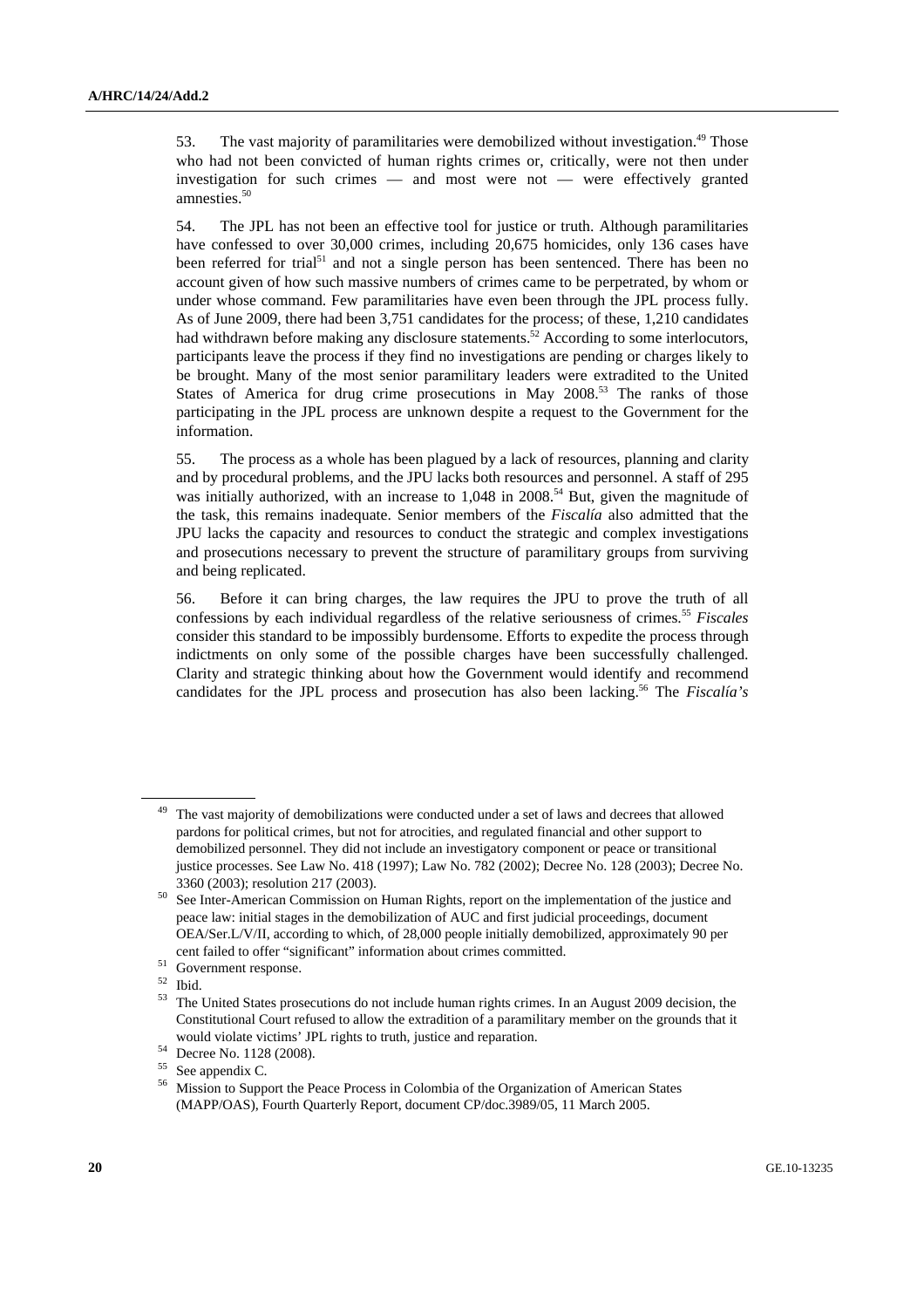unfettered discretion in applying the principle of opportunity to paramilitaries seriously heightens impunity concerns.<sup>57</sup>

57. Even those who eventually go through the JPL process will benefit from reduced accountability. The maximum sentence of eight years for crimes against humanity and war crimes is excessively lenient, especially when compared to the life sentences prescribed by ordinary criminal law in Colombia and the relevant sentencing requirements of the Rome Statute of the International Criminal Court.<sup>58</sup>

58. I do not underestimate the challenges of achieving justice and truth for the human rights violations committed by paramilitaries in recent decades. Nevertheless, significant substantive and procedural changes are required before the JPL satisfies the Government's obligation to provide accountability.

#### **2. Victims' rights**

59. Victims have also been denied the right to restitution and reparation. Approximately 70 former paramilitaries have turned over about US\$ 13 million in assets,<sup>59</sup> far less than the fruits of illegal conduct accrued by many more paramilitaries over decades. In April 2008, the Government created a programme (under Decree No. 1290) for victims of abuses by illegal armed groups to receive monetary reparations from the State. As of April 2009, approximately US\$ 247 million had been allocated for payment.<sup>60</sup> While this is a noteworthy development, it should not be seen as a replacement for restitution from former paramilitaries of illegally-acquired land and other assets. The programme also fails to include reparations for victims of rights violations by security forces and State agents.<sup>61</sup> Indeed, in 2009, the Government had the opportunity to adopt a law providing reparations for all victims of Colombia's conflict.<sup>62</sup> That law could have rectified the failures of the JPL and Decree No. 1290, but it failed to pass because of Government opposition. As a matter of urgency, the Government should ensure passage of such a law.

#### **3. Truth Commission**

60. Given the record so far, focusing on the JPL as a means of achieving truth for paramilitaries' decades-long human rights violations is perhaps misplaced. However, the JPL does not have to be the exclusive transitional justice mechanism. The Government, in consultation with domestic and international civil society groups, should consider establishing an independent truth commission that would systematically investigate the history of, and responsibility for, killings and other crimes committed during Colombia's armed conflict by the paramilitaries, and by State forces and guerrillas. The commission could build upon the work of the National Commission of Reparation and Reconciliation<sup>63</sup> and the information gathered by the JPU to date.

<sup>57</sup> The principle of opportunity allows the *Fiscalía* to suspend, interrupt or abandon any criminal investigation if "convenient", such as in return for a paramilitary's agreement to provide information about other crimes. See Law No. 906 of 2004. 58 Rome Statute, art. 77.

<sup>59</sup> See Government response.

 $\begin{bmatrix} 60 \\ 61 \end{bmatrix}$  Ibid.

<sup>61</sup> The JPU has 136 cases in which demobilizing paramilitaries have implicated members of the State forces in killings (Government response).<br><sup>62</sup> The Colombian Senate approved the Victims Rights Act in 2008.<br><sup>63</sup> See approved in C

See appendix C.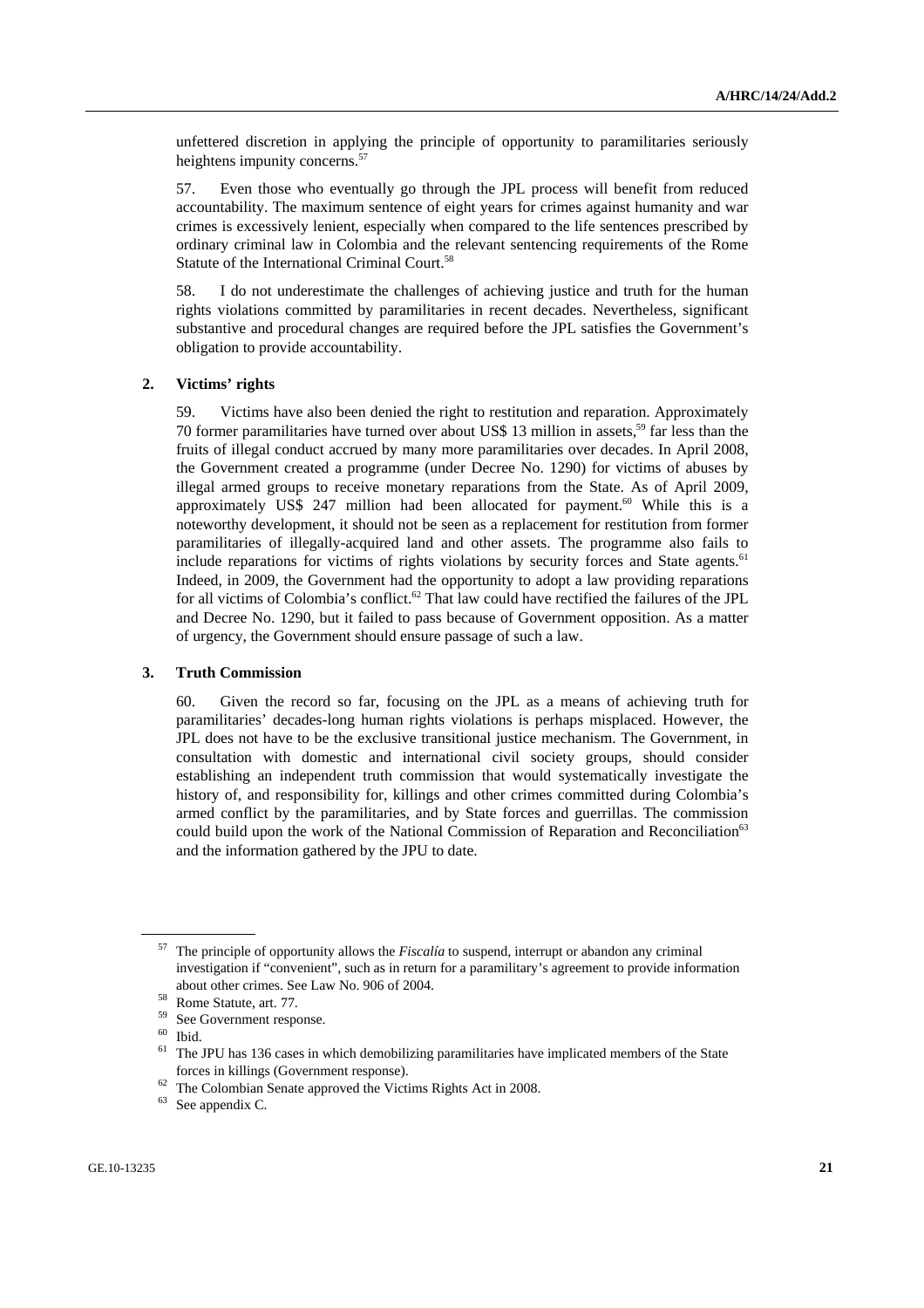## **B. Killings by new illegal armed groups**

61. The seriousness of the flaws in the demobilization and JPL processes is demonstrated by the rise in killings by new illegal armed groups (IAGs). Based on information from the Government, civil society and witnesses, these are composed of: paramilitaries, especially mid-level members, who did not demobilize; formerly demobilized paramilitaries who have returned to criminal conduct; and common criminals who have organized to fight for a share of the drug trade.<sup> $64$ </sup> Information from the Colombian Commission of Jurists indicates that between December 2002 (when AUC declared a ceasefire) and June 2008, 4,261 people, including 350 women and 181 children, were killed by paramilitaries or former paramilitaries.

62. There is much debate about whether these new groups are the next generation of paramilitaries or whether they are criminal gangs (*bandas criminals* or *BACRIM*): however they are categorized, they share certain characteristics.

63. Unlike the original paramilitaries, they generally lack a common ideology. Some wear uniforms of sorts (e.g., camouflage), or other identifying insignia and have informal (and sometimes formal) command structures. Witnesses from some areas (including Cordoba and Meta) described armed patrols carried out openly by what appear to be subunits of IAGs. These groups may have spread across Colombia<sup>65</sup> and, in the aggregate, their members may number in the thousands.<sup>66</sup> Most individual groups' membership is in the low hundreds. Weapons seized in police operations against the IAGs show they have access to a range of weapons: from January to May 2009, the Government "seized 326 long-range weapons, 543 side arms and 18 support weapons, including machine guns and mortar tubes".<sup>67</sup>

64. The relationship between the new IAGs and other armed groups differs substantially across the country. In some areas, guerrillas and IAGs cooperate closely, in others they are in violent conflict. Violence among the IAGs seems to a large extent to be competitive – relating to "turf wars". Most IAGs engage in and are financially sustained by drug trafficking; many also engage in extortion from local businesses and landowners, kidnapping, money-laundering and other criminal behaviour. When local populations resist

<sup>64</sup> Rearmed groups of formerly demobilized paramilitaries emerged soon after demobilization. See MAPP/OAS, Sixth Quarterly Report, document CP/doc.4075/06, 16 February 2006. According to the Government, of 959 IAG members arrested as of 6 June 2009, 181 were formerly demobilized paramilitary. MAPP/OAS, Thirteenth Quarterly Report, 21 October 2009. The economic and command and control structures of paramilitaries (especially at the mid-level ranks) do not appear to have been effectively dismantled. See appendix D; see also MAPP/OAS, Tenth Report, document CP/doc.4249/07, 31 October 2007 (raising concern about continued existence of chains of command within demobilized groups).<br>As of February 2009, 14 per cent of total municipalities in Colombia were "negatively impacted" by

the presence of IAGs. MAPP/OAS, Twelfth Quarterly Report, document CP/doc.4365/09 corr. 1, 27 February 2009.<br>Some civil society sources estimate that the number may be as high as 11,000. See also, *¿El declive* 

*de la Seguridad Democrática?* Among the more powerful groups: Organización Nueva Generación (Cauca and Narino); Águilas Negras (Antioquia, Magdalena and Norte de Santandar; affiliated groups may operate in up to 24 departments); Ejército Revolucionario Anticomunista de Colombia (Meta, Guaviare and Vichada); Autodefensas Gaitanistas de Colombia (Uraba region; Antioquia and Atlantic

coast). 67 MAPP/OAS, Thirteenth Quarterly Report, 21 October 2009, footnote 11.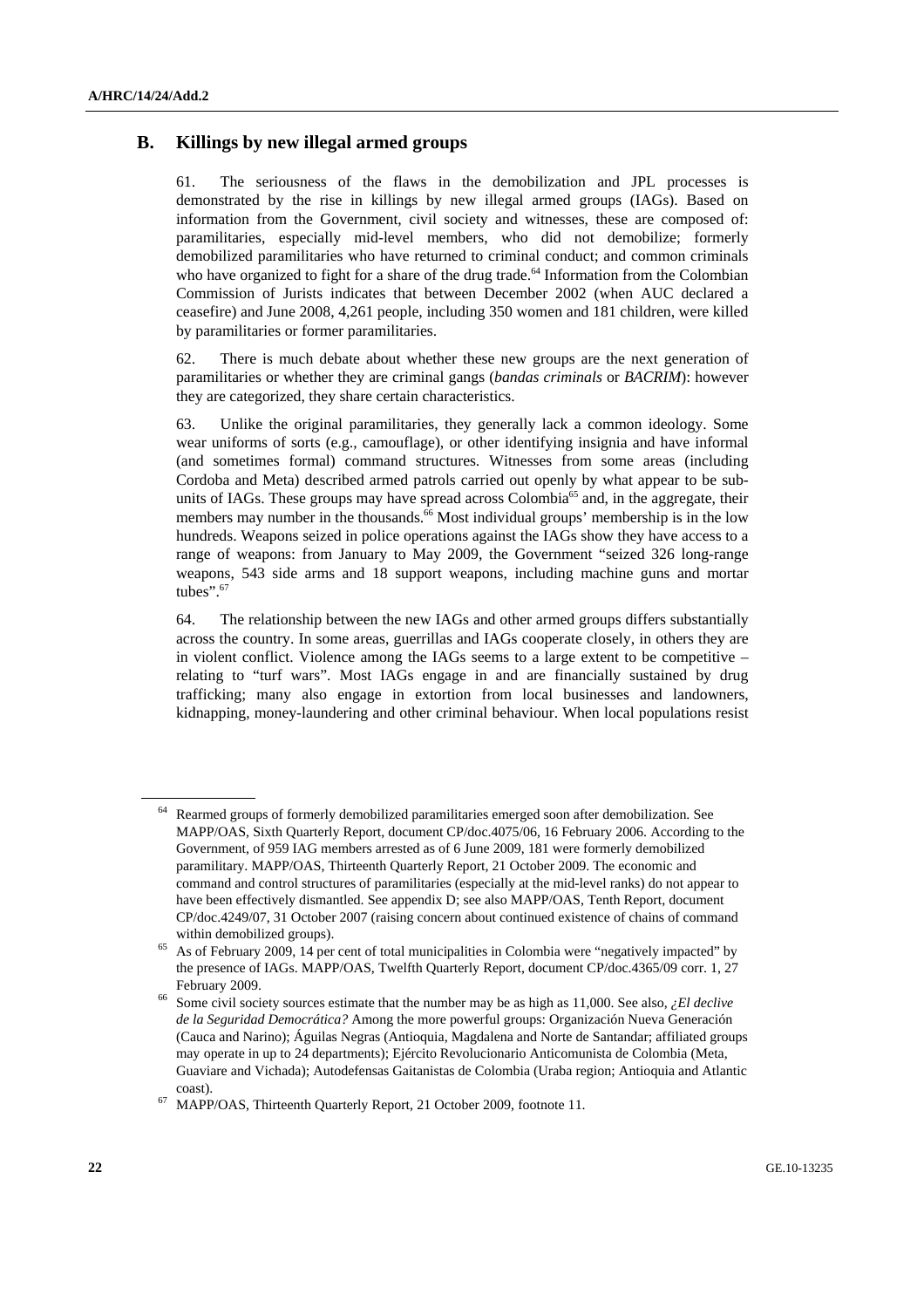corruption or participation in illegal conduct, they are threatened with death and, all too often, killed.<sup>68</sup>

65. IAG killings and violence towards civilians follow some of the patterns of paramilitaries.

66. First, IAGs have targeted human rights defenders, leaders and members of indigenous and Afro-Colombian communities and of victims' groups, and local government officials who speak out against IAG activities.<sup>69</sup> In Meta, a local community leader who had criticized the IAGs in his region, including for three killings of community members, told me that he had received anonymous death threats. He had to cease community work and stay home for fear of being killed. Also worrisome are threats against and killings of those seeking to assert their rights under the JPL, or demobilized paramilitaries who refuse to join IAGs.

67. Second, the IAGs have killed or threatened civilians as a means of terrorizing local populations in order to exert control over areas important for the growth, production or transport of drugs or for other criminal purposes. In Meta, I met family members whose loved ones had been killed in order to intimidate local communities. In a deeply troubling development, an Organization of American States monitoring mission has noted "the reappearance of massacres" as an intimidation tool, especially in rural areas including in Narino, Cauca and Cordoba.<sup>70</sup>

68. Third, IAGs have threatened and sometimes killed alleged prostitutes, drug addicts and small-time criminals, as "social cleansing".<sup>71</sup>

69. The widespread fear in the regions in which the IAGs operate may be exacerbated by corrupt and cooperative local authorities, the absence or ineffectiveness of the National Police and the scarcity of victim support organizations.

#### **Prosecution challenges**

70. Investigations of IAGs are largely conducted by the local office of the National Police, with prosecutions conducted by the local *Fiscalía*. While many do commendable work under difficult circumstances, senior *Fiscalía* officials expressed scepticism about the likelihood of successful prosecution in some parts of Colombia because, in the words of one, IAGs "are very economically powerful and they have infiltrated the military and political establishment who help them by providing cover" for their activities and "a lot of money changes hands to prevent justice".

71. Institutional barriers also compromise the Government's ability to shut down IAGs or prosecute their leaders. The *fiscales* are separate from the police, who do the investigation and arrest and both are separate from the National Reparation Fund, which manages seized assets. *Fiscales* indicated that this often results in failures to cooperate and coordinate.

72. Another institutional weakness is that local *fiscales* generally approach the prosecution of each defendant as an individual case. They may not have the sophistication or resources to oversee the kind of complex investigation and multiple prosecutions

<sup>68</sup> See, e.g., appendix D.

<sup>69</sup> Ibid.

<sup>70</sup> MAPP/OAS, Thirteenth Quarterly Report, 21 October 2009.

<sup>71</sup> Ibid. (massacres taking place in the city of Bogota, northern Cauca, southern Bolivar and southern Huila, increasing "the climate of violence").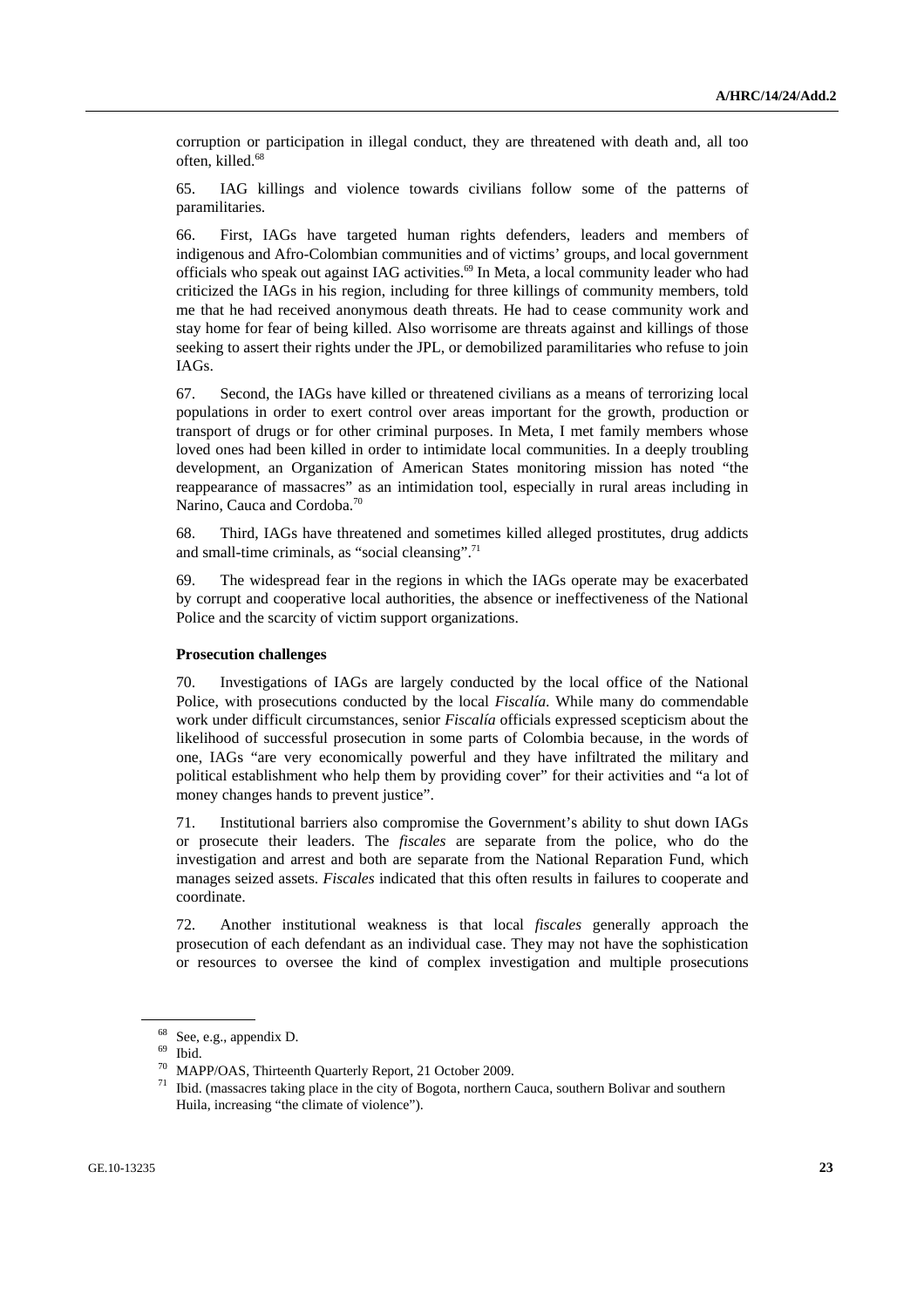necessary to target the leadership of an IAG and economic structure and the sources of its support among local elites.

73. To address these problems the *Fiscal General* should create a national unit dedicated to complex prosecutions that would seek to shut down all the major actors in and sources of support for particular IAGs (which could be prioritized by the extent of their organization and illegal activity). Teams of prosecutors from the unit could be assigned to cover different parts of the country, thus avoiding the pressures to which local *fiscales* can be subjected. Donor country agencies with experience in such complex litigation could provide training and support. In addition, the Government should consider seconding police, investigators, and asset confiscation and management experts to such a unit so that all investigation and prosecution activities are strategically coordinated.

## **VII. Especially vulnerable groups**

74. Important targets of unlawful killings by both Colombian State forces and IAGs have historically included human rights defenders, trade unionists, proponents of women's, victims' and minority rights, lesbian, gay, bisexual or transgender individuals or people with physical or mental disabilities. Statistics about the number of unlawful killings of people in each of these categories differ, $^{72}$  but the incontrovertible reality remains that they continue to be disproportionately killed or threatened and are especially vulnerable. Government efforts to hold perpetrators accountable are weak. For example, of 877 trade unionists killed between 1984 and 2008, only 106 cases have reached the sentencing stage, while the vast majority (621) remain at the initial investigative stage. Impunity for killings by State forces and by paramilitaries and IAGs continues.<sup>7</sup>

75. From time to time, Government officials have accused human rights defenders of undermining security policies and even of terrorism. Such accusations were made, for example, when defenders raised concerns about *falsos positivos* killings.74 I spoke with *fiscales*, judges and other State officials who were similarly accused when they sought to investigate, prosecute or adjudicate cases in which members of the Government or armed forces were defendants.<sup>75</sup> Accusations have been made by high-level officials, both military and civilian. Unfounded accusations of this type put individuals at great risk and are

 $72$  According to the Government, 470 trade unionists were killed between 2000 and May 2009. The vast majority of the deaths (331) were categorized as committed by unknown perpetrators, with 107 (through 2006) by paramilitaries and 2 by "public servants" (Government response). According to CCJ, between 1986 and 2008, there were 41 cases of extrajudicial executions of trade unionists directly attributable to State forces. The International Trade Union Confederation states that 27 trade unionists were murdered in Colombia between January and September 2009 (see http://www.ituccsi.org/colombia-trade-unions-in-mourning.html). In addition, based on information provided by CCJ, at least 49 human rights defenders were killed in 2008 and, between January 2008 and May 2009, at least 25 human rights defenders had been murdered or disappeared. The Government did not provide statistics on human rights defenders<br>
<sup>73</sup> See sections IV.C (iii) and VI.A (i) and C.<br>
<sup>74</sup> See, e.g., El Espectador, "Mindefensa advierte que podrá judicializar a quien levante falsas denuncias

contra FF", 5 May 2009; La W Radio, "Vicepresidente denuncia plan de desprestigio internacional

contra el gobierno", 4 March 2009, http://www.wradio.com.co/nota.aspx?id=772214. 75 In reports beginning in February 2009, Colombian media revealed that the Administrative Security Department (*Departamento Administrativo de Seguridad*, DAS), the President's intelligence agency, conducted an illegal wiretapping and surveillance campaign against Supreme Court justices, lawyers, politicians, human rights defenders, and journalists. The campaign took place from approximately 2003 to 2008, and may have continued into 2009. See, e.g., *Semana*, "El DAS sigue grabando", 21 February 2009; *Semana*, "Increíble ... siguen 'chuzando'", 29 August 2009.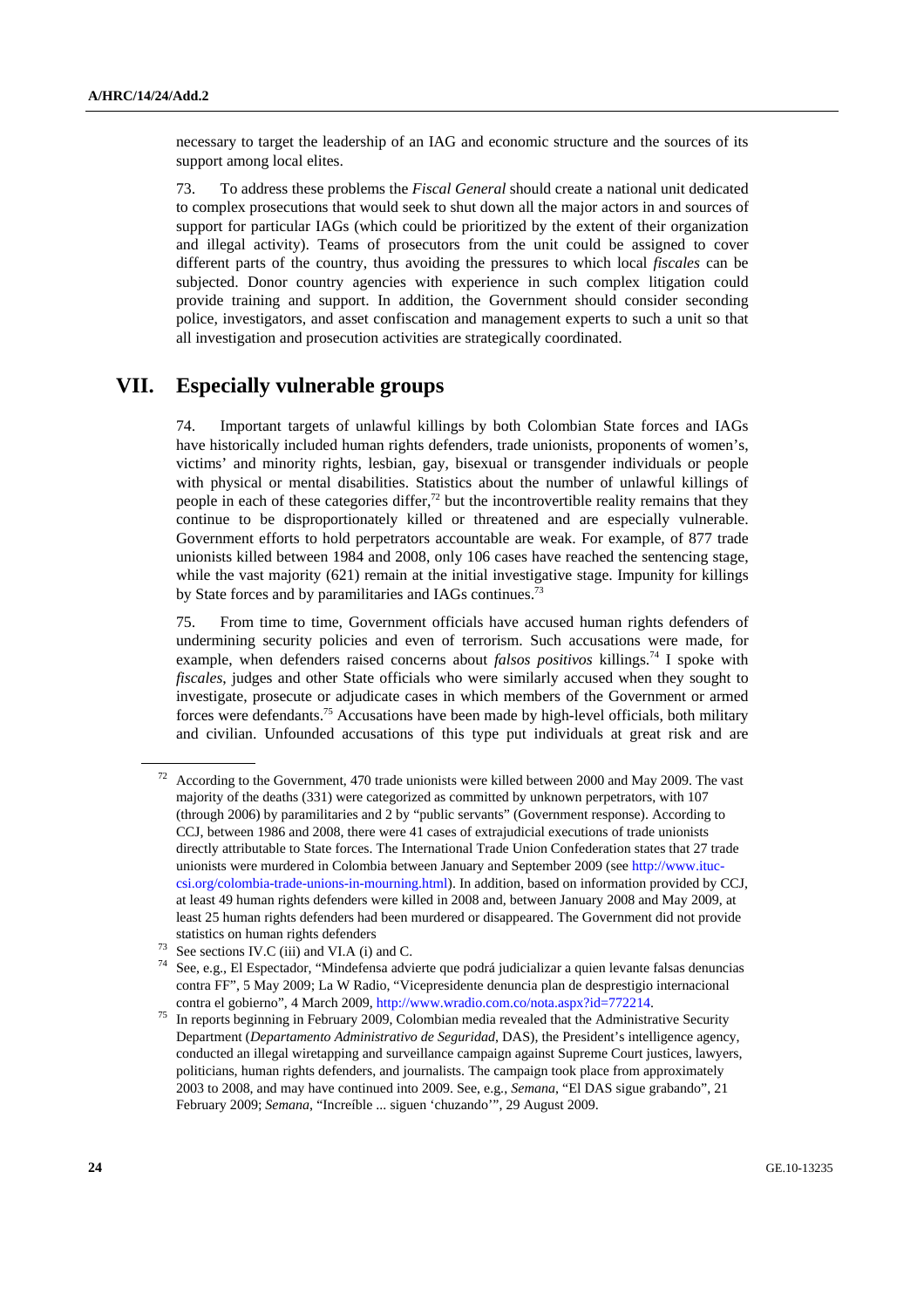unworthy of a democratic Government. The Government can address the concerns of its critics without recklessly endangering them.

76. Indigenous and Afro-Colombian communities have been victimized by all parties to Colombia's conflicts. According to the Government, 1,039 indigenous persons were unlawfully killed between 2000 and May 2009. Figures compiled by indigenous groups show 1,007 community members killed in that period; 115 were allegedly killed by State forces, 402 by paramilitaries or other IAGs and 223 by guerrillas. Many of these deaths relate to militarily or economically significant locations. Historically, paramilitaries, sometimes in collusion with State forces, appropriated land from the indigenous or Afro-Colombians and committed massacres to intimidate local populations or overcome their resistance. More recently, IAGs and guerrilla forces fighting for control of land and the drug trade have killed or displaced community members. Indigenous and Afro-Colombian communities are often caught in an impossible bind in the conflict – between the demands of cooperation from State forces and those from illegal armed groups. Instead of providing protection, State forces often view efforts by the indigenous population to protect their rights as a form of subversiveness or collaboration with guerrillas.

# **VIII. Institutional capacity and reform**

77. In addition to various constraints on the Government's ability to investigate and prosecute unlawful killings by State forces or illegal groups, various overarching institutional issues must be addressed if the Government is to fulfil its obligation to prevent and to provide accountability and redress for unlawful killings. In particular, institutional barriers to cooperation and information-sharing need to be broken down. Both structural and cultural changes are necessary and Colombia will need the support of its donor community to ensure that training and funding helps eliminate institutional barriers.

### **A. Allocation and effective use of resources –** *Fiscalía*

78. The need for additional resources and funding for the *Fiscalía* is addressed above.<sup>76</sup> Various interlocutors, including within the *Fiscalía*, also identified the need for better internal management of the *Fiscalía* in order to maximize the effective use and deployment of attorneys and investigators. Technical assistance from donor countries may be helpful in this regard.

79. As an example, the *Fiscal General* should establish more control mechanisms over *fiscales* in the different jurisdictions. An internal audit could identify cases in each office that have stalled, identify the reason (such as security concerns or lack of resources) and take appropriate action to address them. The *Fiscal General* should also impose time limits for cases to be assigned to a prosecutor and investigations to be opened. Statistics on the number of cases pending investigation, under investigation, at the preliminary hearings stage and at trial stage, broken down by each regional or thematic office of the *Fiscalía*, should be made publicly available and updated on a frequent and regular basis.

## **B. Early Warning System**

80. The *Defensoría's* Early Warning System (*Sistema de Alertas Tempranas*, SAT) monitors, analyses and reports on risks to civilians and possible violations of international

<sup>76</sup> See paragraphs 41 and 55.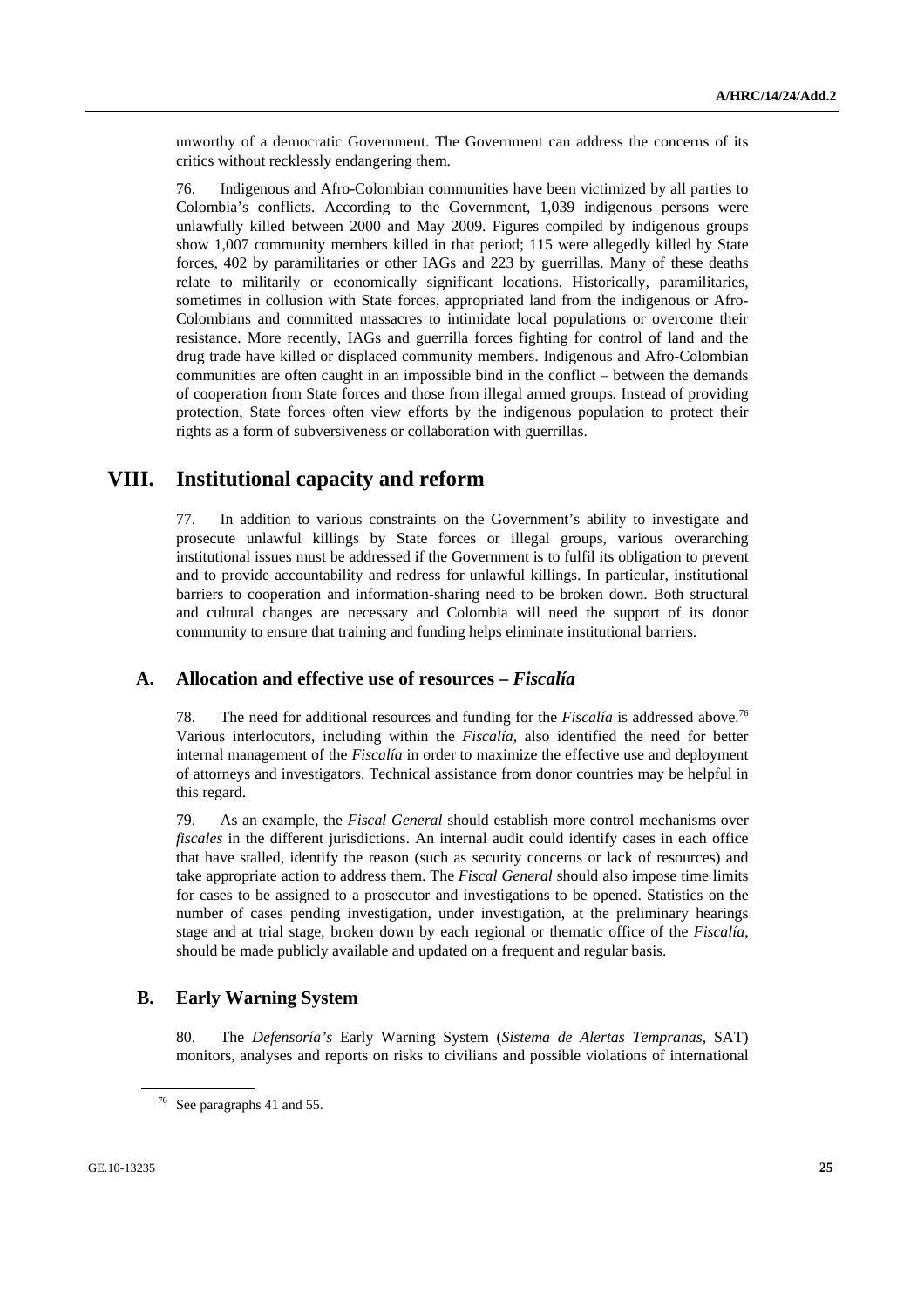law. The reports describe the local dynamics of armed conflict, the sources of threats, the individuals and populations at risk, an evaluation of the risk and recommendations to reduce or eliminate threats.<sup>77</sup> SAT reports are full of detailed facts and sophisticated analysis.78 SAT is one of the best tools the Government has for preventing killings and other abuses in Colombia.

81. It is critically important that the Government provide SAT with more staff and resources. At the time of my visit, it had only 6 national analysts and 22 regional analysts, which is not enough to cover the country's geographical expanse or the complexity of its conflict dynamics. Direct access to local communities is integral to the accuracy and usefulness of the SAT monitoring and reporting function. Yet, because of its limited budget, SAT analysts are sometimes unable to travel to the areas they are responsible for covering. Analysts should be able to report on risks posed by the presence or movement of all armed actors, including State forces.

82. It is also crucial that the Government acts upon SAT reports, and that neither the SAT analysis nor the decision by the Inter-Agency Early Warning Committee (*Comité Interinstitucional de Alertas Tempranas*, CIAT) whether to issue an early warning are influenced by political pressures.

83. I was given information about several instances in which killings had occurred after the Government had failed to respond to the SAT warnings. One example is the Awa massacre discussed above.79 Another death took place in March 2008, after SAT had issued a risk report for municipalities in Caqueta where the conflict against the FARC had intensified. The FARC threatened municipal officials to intimidate them into not supporting the Government's Domestic Security Policy. CIAT determined that no early warning should be issued and a week after the SAT report, the FARC killed a local official. Killings may occur despite early warnings and the Government's best prevention efforts, but the Government's failure to act after notice from one of its own agencies is a stark dereliction of its responsibilities.

84. I was told by some Government officials that political pressure may be a factor in the decision of CIAT not to issue an early warning. Military and civilian officials at the regional and departmental level may be concerned that a warning signals security failures and deters investment and development and press for a warning not to be issued or to be prematurely withdrawn. Given the importance of the SAT function, it is also foreseeable that other Government or civilian actors may try to influence its analysis or recommendations. To reduce such illegitimate pressures and to fulfil its obligation to

In 2007, SAT issued reports describing 90 risk situations covering 85 municipalities in 18 departments. In 2008, SAT reports described 71 risk situations in 145 municipalities of 29 departments. From January to May 2009, it had issued reports on 20 risk situations covering 49

municipalities in 12 departments. 78 SAT provides the reports to the Inter-Agency Early Warning Committee (*Comité Interinstitucional de Alertas Tempranas*, CIAT), led by the Minister of Interior and Justice and tasked with coordinating the Government's response to SAT warnings of possible rights violations. CIAT includes the vicepresident, the high counsellor for Acción Social, the defence minister and the DAS director, or their representatives. While SAT may participate in meetings, it does not have a vote.

If CIAT decides an early warning should be issued, it alerts the governor of the affected department, other regional officials, the Armed Forces, the National Police and the Acción Social agency. The early warning triggers the duty of these officials to prevent human rights and humanitarian law violations (Law No. 1106 of 2006, art. 5). If an early warning is not issued, CIAT may informally notify departmental or municipal authorities of risks and provide recommendations for preventing harm and protecting civilians.<br>
<sup>79</sup> See paragraph 46.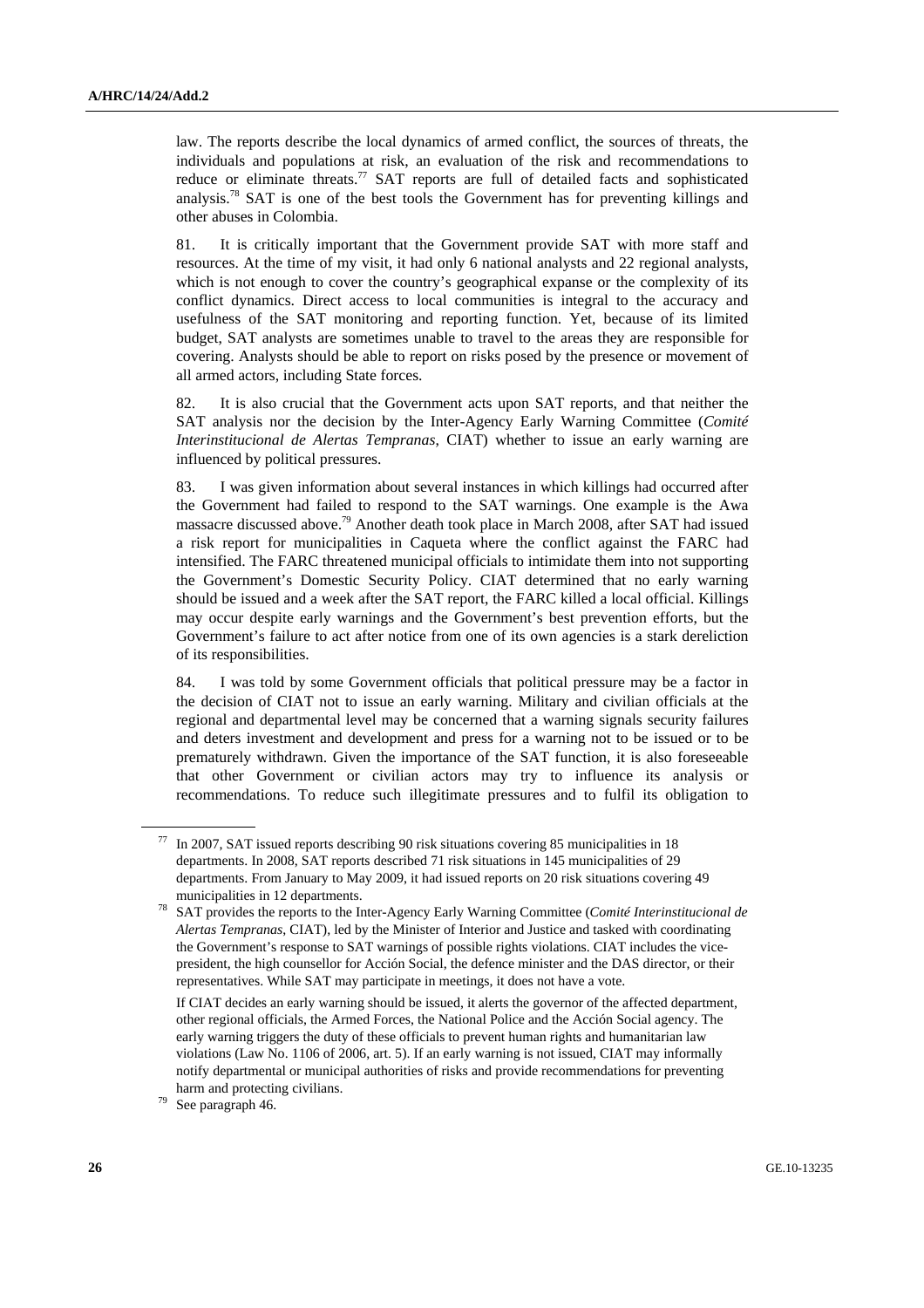prevent and protect, the Government must ensure that the independence of CIAT and SAT is maintained. It should make SAT reports public (subject to security needs) after an appropriate period, such as three months after the decision of CIAT.

### **C. Victims' access to information**

85. Coordinating and tracking the results of investigations by the various institutions is problematic and victims' family members justifiably complained about the difficulty of obtaining information about the status of cases. A relatively easy and inexpensive solution would be a centralized database system through which each institution reports its activity and progress on each individual case. Information from this system should be available through institutional representatives at the regional, municipal and community level, so that families would not need to travel long distances to obtain it. Responsibility for maintaining the system and ensuring that all institutions comply with reporting obligations could be assigned to the Office of the Vice-President or another Government unit; the key is that it be an institutional actor with the stature to enforce reporting obligations.

86. Given the influence of IAGs or guerrillas on officials in some local communities, the database should not include sensitive information that could expose witnesses and victims' families to greater security risks. Nor should it include genuinely confidential information related to ongoing investigations or prosecutions (family members could be directed to the local *fiscal* for that information).

#### **D. Witness protection**

87. Witness fear is a major cause of impunity for unlawful killings. I spoke with witnesses who had previously refused to report the details of their cases to any other officials because they did not believe the information would be secure. Significant numbers of witnesses never report their cases at all because of a well-justified fear of retaliation. Some who have filed or discussed cases publicly — including relatives of the Soacha victims — have received death threats or been killed. Witnesses' fear extends not just to alleged perpetrators but, especially in more rural and remote areas, to Government actors such as the local *fiscal* or *procurador*, whom witnesses believe may be cooperating with or under the influence of alleged perpetrators. In some instances, the fear may be justified, but in others Government agents are themselves under threat as they seek to prosecute unlawful killings.<sup>80</sup> In all such circumstances, it is difficult for cases to proceed.

88. Presently, multiple sources can provide protection: the police, the Interior and Justice Ministry or, for victims or witnesses participating in criminal proceedings, the *Fiscalía*. Efforts have been made by the Government to improve protection. The budget for the Ministry's protection programme grew 187 per cent between 2002 and 2007, and the United States has worked with the *Fiscalía* to improve its protection programme. Nevertheless, current protection is insufficient to meet witness needs and stronger protection efforts need to be made.

<sup>80</sup> In local jurisdictions, *fiscales* may also have fewer resources and investigatory personnel, resulting in slower development and prosecution of cases, which may give rise to suspicion that the *fiscal* is not proceeding for more nefarious reasons.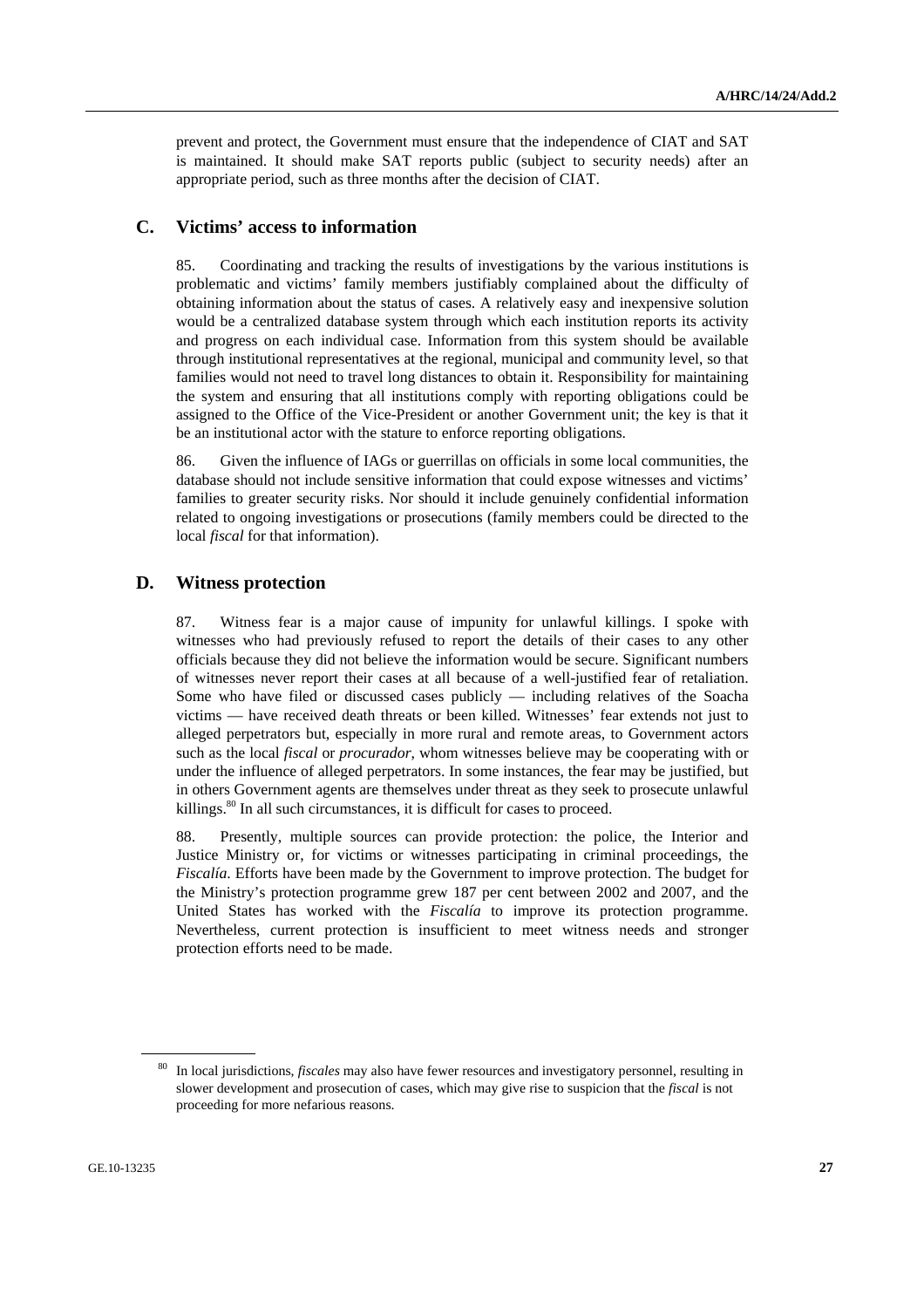# **IX. Recommendations**

## **A. Killings by security forces**

89. **In all cases of alleged killings by security forces, the civilian criminal justice system should have jurisdiction. Within two months after publication of this report, the head of the military justice system should conduct an audit of all cases of alleged extrajudicial executions still pending before military courts and should then ensure that such cases are transferred within a short time period. Judges who fail to effect such transfers should be disciplined.**

90. **The Supreme Judicial Council should adhere to time limits for the resolution of jurisdictional conflicts between the military and civilian justice systems. The Council should publish regularly — and at least biannually — the list of such cases before each judge and the amount of time any such case has been pending before the Council.**

91. **The Government should prohibit all incentives given to members of the Armed Forces for combat killings. It should not permit any rewards for information to civilians without oversight and should audit discretionary funds for such rewards.**

92. **The Government should ensure that Technical Investigation Unit (***Cuerpo Tecnico de Investigacion***, CTI) is provided the resources and personnel necessary to carry out, and report on, investigations on a timely basis.** 

93. **Service members suspected of involvement in killings should be suspended for the duration of the investigation and prosecution.**

94. **The Government should ensure that the specific measures of the Ministry of Defence's Directive No. 208 to implement international human rights and humanitarian law standards are put effectively into practice.** 

95. **The Government should prioritize the investigation and prosecution of police killings. Civil society groups should place increased emphasis on researching and reporting such killings.** 

### **B. Killings by guerrilla groups**

96. **The FARC, ELN and all illegal armed groups should immediately cease their harassment, abuse and murder of Colombians.**

97. **The FARC and ELN should immediately cease the use of landmines and the recruitment of child soldiers.** 

98. **The Government should ensure that respect for international humanitarian and human rights law are at the forefront of its strategic plans and military operations. It should be open to dialogue and humanitarian negotiations with guerrilla groups. The United Nations and humanitarian actors must be able to have contact with guerrillas in order to further civilian protection activities.**

### **C. Killings by former paramilitaries and illegal armed groups**

99. **The Government should ensure that perpetrators of human rights violations do not benefit from any legal measures exempting them from criminal prosecution or conviction. The judicial authorities must fully investigate alleged human rights**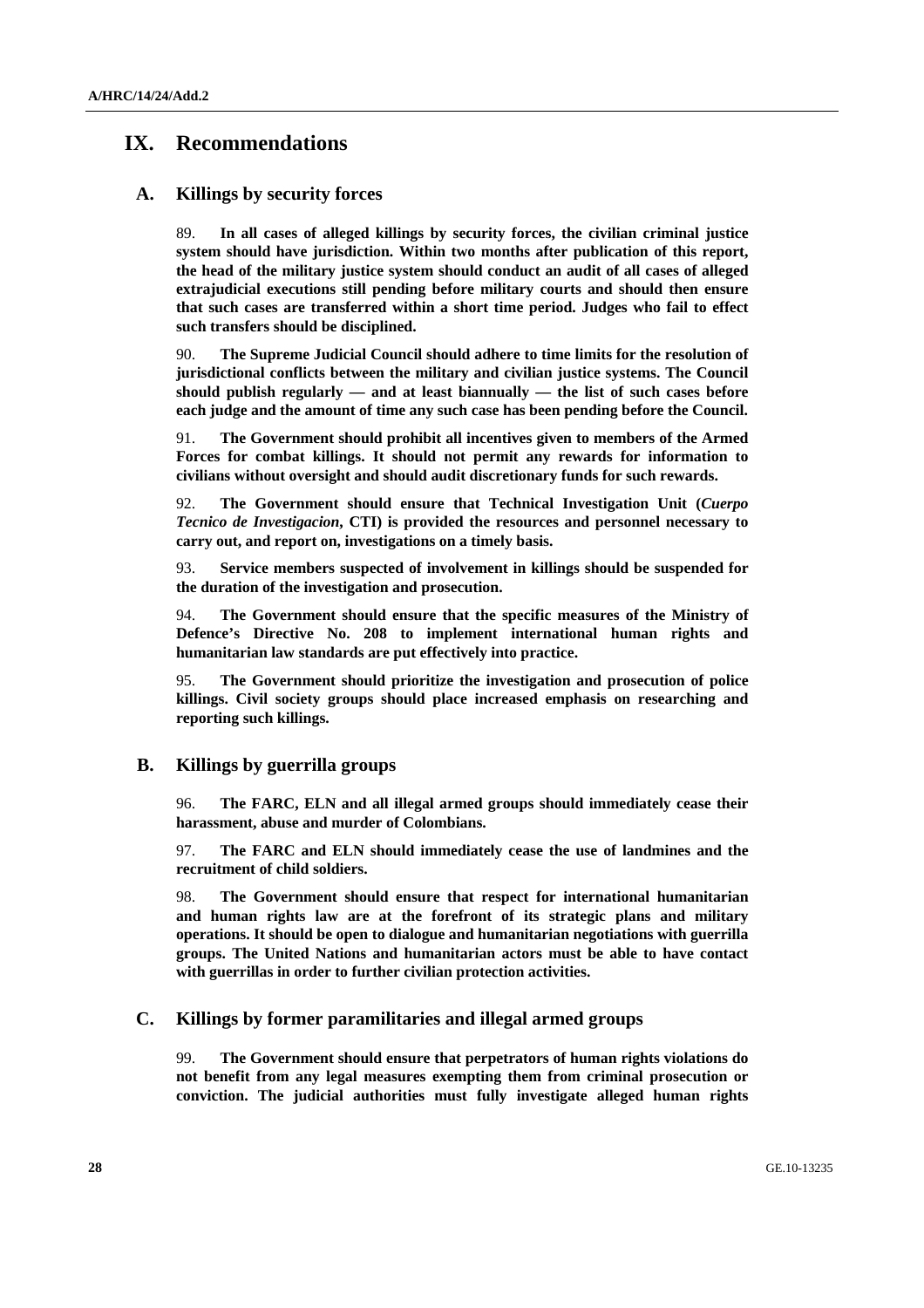**violations and prosecutions must include supposedly demobilized paramilitaries given de facto amnesties under prior laws.** 

- 100. **The Government should reform the Justice and Peace Law (JPL) to:** 
	- **Provide for the expeditious transfer to the ordinary justice system of candidates who do not cooperate with or fulfil the criteria of the JPL**
	- **Ensure that the "principle of opportunity" is not applied in ways that reinforce impunity**
	- **Allow for cases to proceed without the requirement that the** *Fiscalía* **investigates and verifies all relevant crimes**
	- **Expedite, in cooperation with other State institutions, the handover to victims of all assets (legal and illegal) from those demobilized under the JPL**
	- **Adopt measures to ensure that demobilized combatants are not "recycled" into the conflict**

101. **The** *Fiscal General* **should consider creating a national unit of** *fiscales* **dedicated to complex prosecutions that would seek to shut down all the major actors in and sources of support for IAGs. The Government should consider seconding police, investigators and asset confiscation and management experts to such a unit so that all investigation and prosecution activities are strategically coordinated.** 

#### **D. Truth Commission**

102. **The Government should consider establishing a truth commission to conduct an independent and systematic investigation of the history of and responsibility for killings and other abuses committed during the country's armed conflict by the paramilitaries, State forces and guerrillas.** 

### **E. Killings of and threats against vulnerable groups and State officials**

103. **The Government should ensure that full and impartial criminal investigations into killings and death threats against human rights defenders, including trade unionists and minority group members, are conducted as a priority. Within three months of the publication of this report, the Government should report on the steps being taken and resources devoted to such investigations and prosecutions.** 

104. **The Government should immediately issue instructions to Government officials at all levels to cease making statements or engaging in acts of intimidation of human rights defenders, members of the judiciary, the** *Fiscalía* **and the** *Procuraduría***, and**  *personeros***. The text of these instructions should be made public. They should specifically prohibit Government officials and State forces from calling into question the legitimacy of the work done by each of the foregoing groups or equating the work of any group or member with the strategy or tactics of guerrillas or other illegal groups.** 

105. **The Government should ensure that independent investigations take place to determine responsibility and, if appropriate, prosecution for the statements or acts of intimidation and harassment. Within three months of the publication of this report, the Government should report publicly on the steps it is taking to prevent and, if appropriate, prosecute any statements or acts of intimidation and harassment.**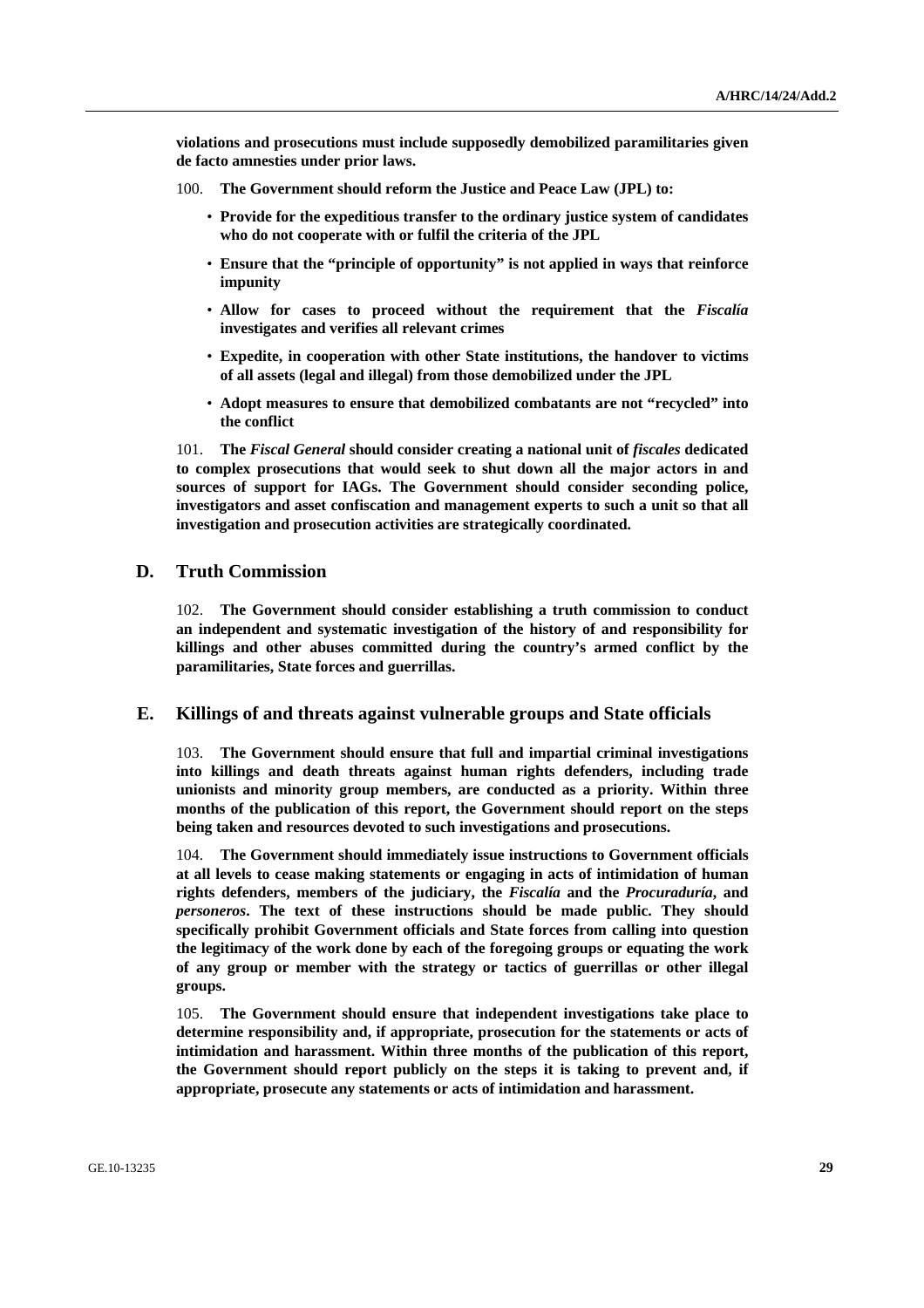106. **The Government should prioritize the protection of indigenous and Afro-Colombian communities, especially in conflict zones, through development and implementation of detailed protection plans in consultation with the affected communities.** 

### **F. Strengthening institutional capacity**

107. **The Government should provide additional resources and personnel to the**  *Fiscalía* **and the** *Procuraduría* **for the investigation and prosecution of all cases of alleged unlawful killings.** 

108. **Both the Government and donor countries should make it a priority to provide the** *Fiscalía* **with technical assistance for more effective internal management and allocation of resources.** 

109. **The Government should provide additional staff and resources to the Early Warning System (***Sistema de Alertas Tempranas***, SAT). It should implement measures ensuring that SAT reports are acted upon, and that SAT analysis and Inter-Agency Early Warning Committee (***Comité Interinstitucional de Alertas Tempranas***, CIAT) decision-making processes are not influenced by political pressures. SAT reports should be made public, subject to security requirements.** 

110. **The Government should establish a centralized database system through which each State institution responsible for investigation and participating in the prosecution of killings, disappearances and other human rights abuses reports its activity and progress on each individual case. Information from this system should be available through institutional representatives at the regional, municipal and community level, so that families would not need to travel long distances to obtain it. Design of the database system should account for security concerns and the need to protect genuinely confidential information.**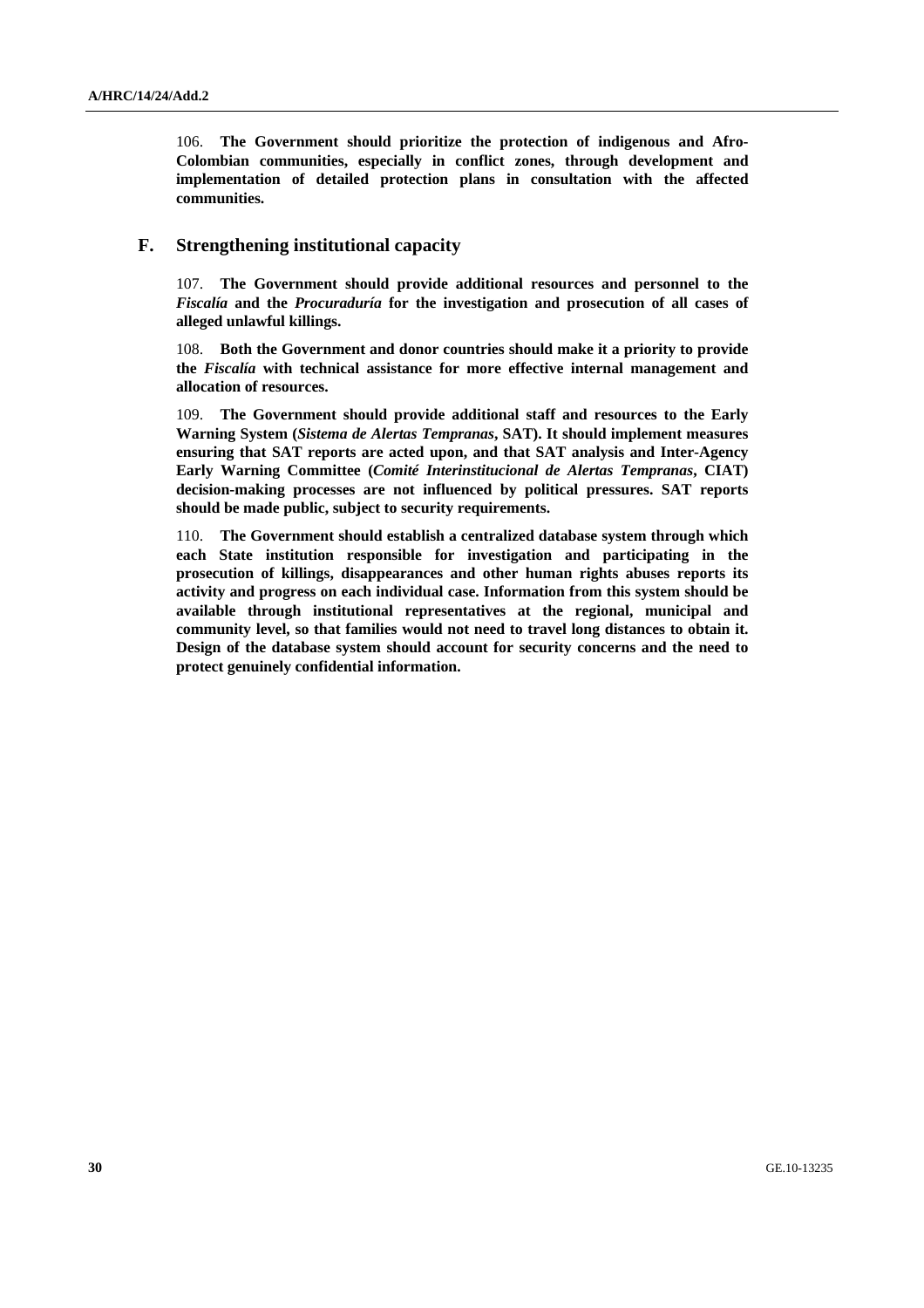# **Appendix A**

## **Programme of the mission**

1. I visited Colombia at the invitation of the Government from 8–18 June 2009. I travelled to Bogotá, Antioquia (Medellín), Santander (Bucaramanga) and Meta (Villavicencio).

2. I met with the President, Vice-President, Acting Minister of Defence, Vice-Minister of Defence, Vice-Minister of Multilateral Affairs of the Ministry of Foreign Relations, Vice-Minister of Interior and Justice and Director of the Presidential Programme for Human Rights. I also met with a range of officials responsible for human rights and IHL issues at the Ministries of Foreign Relations, Defence, and Interior and Justice. I also had meetings with representatives of the Constitutional Court, Supreme Court, Supreme Judicial Council, Inspector-General, Public Prosecutor, Ombudsman, and National Commission on Reparation and Reconciliation. In the Public Prosecutor's Office, I met with the heads of the Units for Justice and Peace and the Human Rights Programme and with officials responsible for the investigation and prosecution of unlawful killings and the protection of victims and witnesses. I also met with the Director of the Early Warning System of the Ombudsman's office, officials and attorneys from the offices of the Inspector-General, the Public Prosecutor and the Ombudsman, at the regional and departmental level, and with regional ombudsmen (*personeros*) throughout the country. From the military, I met the Commander of the Army, the Commander of the Air Force, the Inspector-General of the Armed Forces, the Inspectors of the Army, Naval Forces, and Police, the Interim Director of Military Justice, the Commanders of the Seventh, Fourth, and Second Divisions and military legal advisers and judges. In addition, I met the Governor of Antioquia and a number of senators and representatives. I am deeply grateful to the Government of Colombia for the full cooperation I received.

3. I met with a large number of members of the diplomatic community.

4. I spoke with many representatives from international, national, and local civil society organizations, and from the *Secretariado Nacional de Pastoral Social*.

5. My team and I conducted over 100 individual interviews with witnesses, victims, survivors, and family members of victims of unlawful killings by the security forces, the guerrillas and paramilitaries and illegal armed groups.

6. Before visiting Colombia, I was able to analyse in detail the many reports prepared on human rights and humanitarian law issues in Colombia, including Government data and publications, reports by intergovernmental organizations, and reports by international, national and local civil society organizations.

7. I also met with officials from the Office of the United Nations High Commissioner for Human Rights (UNHCR) in Colombia and representatives from many United Nations and other intergovernmental institutions and agencies, including the United Nations Children's Fund (UNICEF), the UNHCR, the Office for the Coordination of Humanitarian Affairs and the Department of Safety and Security. I am indebted to the UNHCR office in Colombia for facilitating my mission and for their superb professionalism.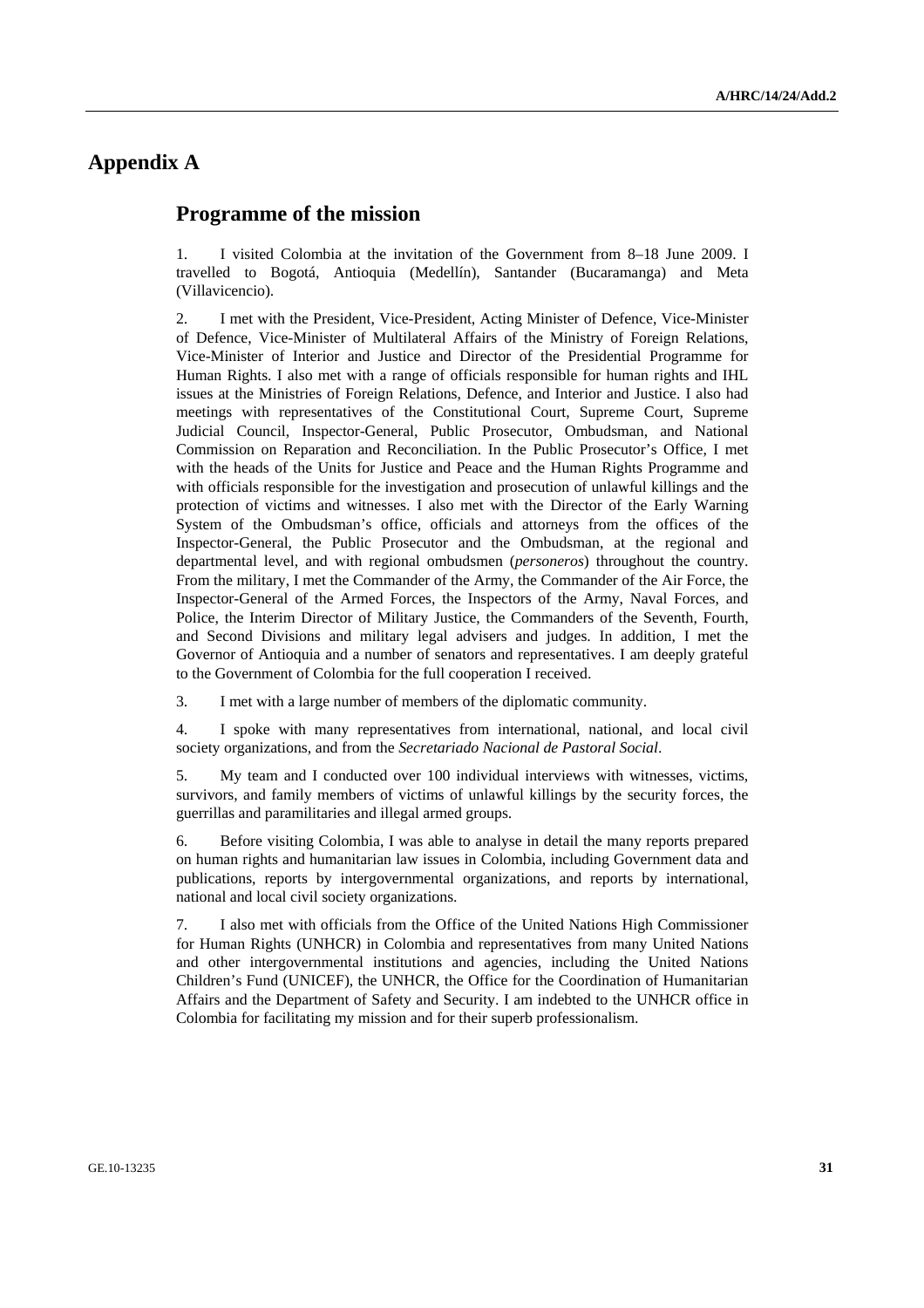# **Appendix B**

# **Paramilitaries – brief background**

1. From their inception in the 1960s to their more formalized unification under the *Autodefensas Unidas de Colombia* (AUC), the paramilitaries combined the interests of drug lords, local political and economic elites and organized criminals, and sought to protect these interests, which were mainly to obtain and retain land, businesses, and political office. Although they were purportedly established to protect Colombian society from left-wing guerrilla groups, the paramilitaries instead victimized ordinary Colombians and caused massive internal displacement, in particular of indigenous communities, and massacred and abused civilians.

2. Paramilitaries targeted Government critics, in particular human rights defenders, trade unionists and journalists, for perceived "leftist" sympathies with guerrillas. The State, with which paramilitaries were aligned, saw criticism as a threat to social order and contributed to the stigmatization of such persons. Paramilitaries also engaged in "social cleansing" of the socially marginalized, such as gay and lesbian persons.

3. Paramilitaries were used by the Colombian military as auxiliaries in its fight against the guerrillas and by civilian and military elites to increase their political and economic power. Indeed, a success of the JPL process is the information that has come to light about the extent to which paramilitaries infiltrated the highest levels of Colombian politics. According to the Government, as of June 2009, there were a total of 80 investigations, 41 by the Supreme Court and 39 by the *Fiscalía* into collusion between paramilitary commanders and members of Congress.<sup>81</sup>

<sup>81</sup> Government response.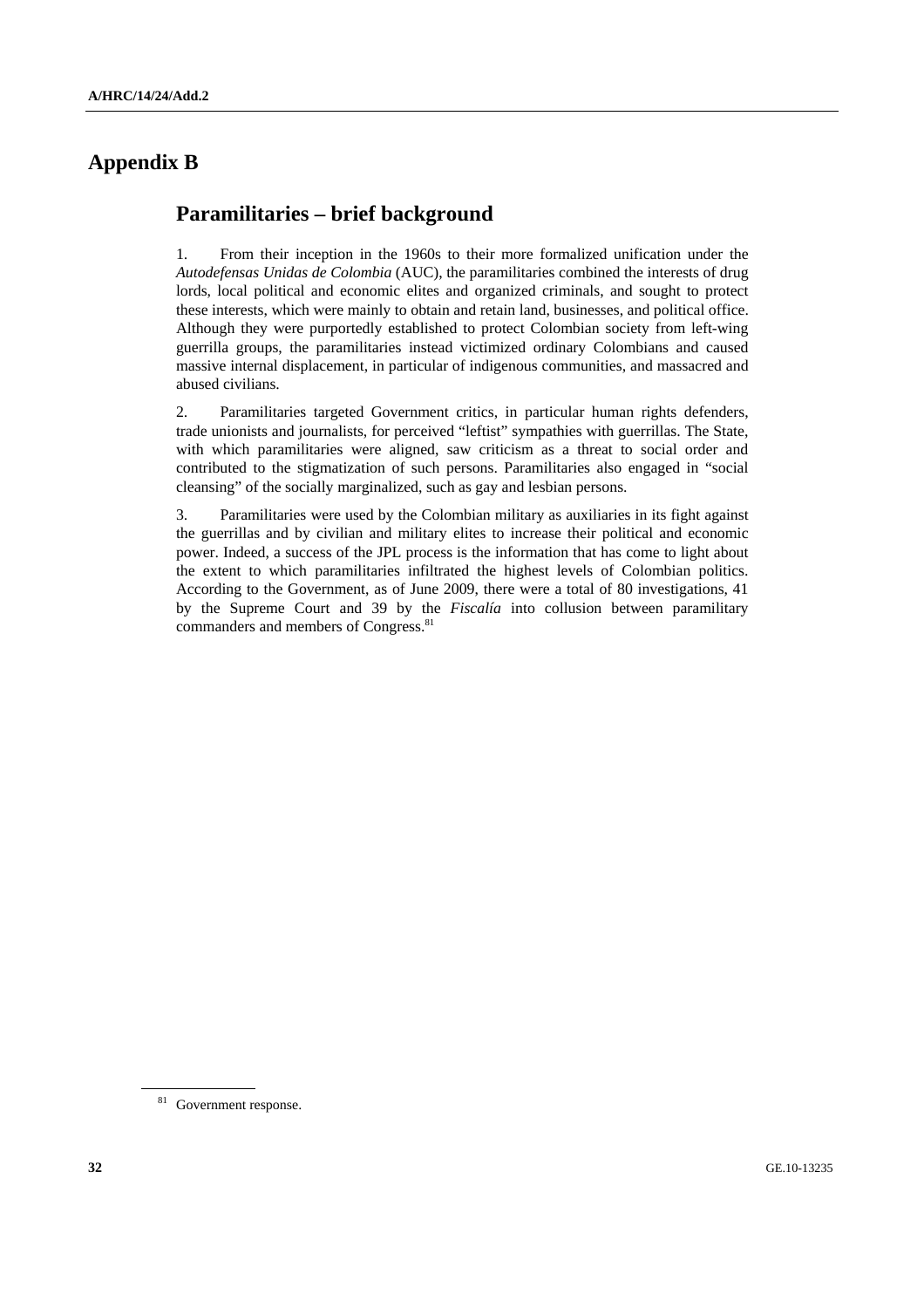# **Appendix C**

## **Justice and Peace Law**

1. The Justice and Peace Law (Law No. 975) (JPL) was passed in 2005. From its inception, the law was controversial and Colombian human rights groups challenged the JPL before the Constitutional Court for, among other reasons: allowing the possibility that those who committed serious crimes could escape prosecution and not guaranteeing victims' rights to reparations and truth.<sup>82</sup>

2. In May 2006, the Constitutional Court of Colombia upheld the JPL, but struck down some of its most controversial provisions and amended others to provide that: victims could participate in all stages of legal proceedings; prosecutors did not have to abide by time frames restricting their investigations; recidivists or those who did not cooperate with the full process could not receive the benefits of the JPL and would instead be transferred to the regular criminal justice system; candidates had to confess fully to their crimes to benefit from the law; paramilitaries had to turn over not only illegally obtained assets for victim reparation, but also legally obtained ones if necessary for reparation.<sup>83</sup>

3. In essence, the law provided that those who fully confessed to their crimes and participated in the JPL process could receive a single reduced sentence of five–eight years for all crimes committed during paramilitary membership, regardless of the seriousness of the crime.<sup>84</sup>

- 4. To participate in the JPL process, candidates must meet these requirements:
	- Provide all illegally obtained assets, including land, to a national reparation fund established for that purpose
	- Disclose fully involvement in crimes and knowledge of paramilitary structures and financing sources
	- Dismantlement of the paramilitary unit and criminal networks to which they belonged; candidates must show that they contributed to the dismantlement of the illegal group of which they were a member
	- Stop all conduct that would interfere with the free exercise of political and public rights by others
	- Liberation of all kidnapping victims and identification of the burial sites of disappeared persons
	- Handover of all underage fighters to the Colombian Institute for Family Welfare
	- Assurances that there are no drug traffickers among the JPL-prosecuted individuals; under the JPL, paramilitaries organized for drug trafficking are not eligible for the law's benefits<sup>85</sup>

<sup>&</sup>lt;sup>82</sup> See, e.g., Amicus curiae brief of the office of the High Commissioner for Human Rights in Colombia to the Colombian Supreme Court; Amicus curiae brief of the International Center for Transitional Justice. Available from http://www.ictj.org/static/Americas/Colombia/colombia.justicepeacebrief.

spa.pdf. 83 Colombian Constitutional Court, Sentence C-370/2006, 18 May 2006.

<sup>84</sup> JPL, arts. 19, 20, 21 and 30.

<sup>85</sup> JPL, art. 10.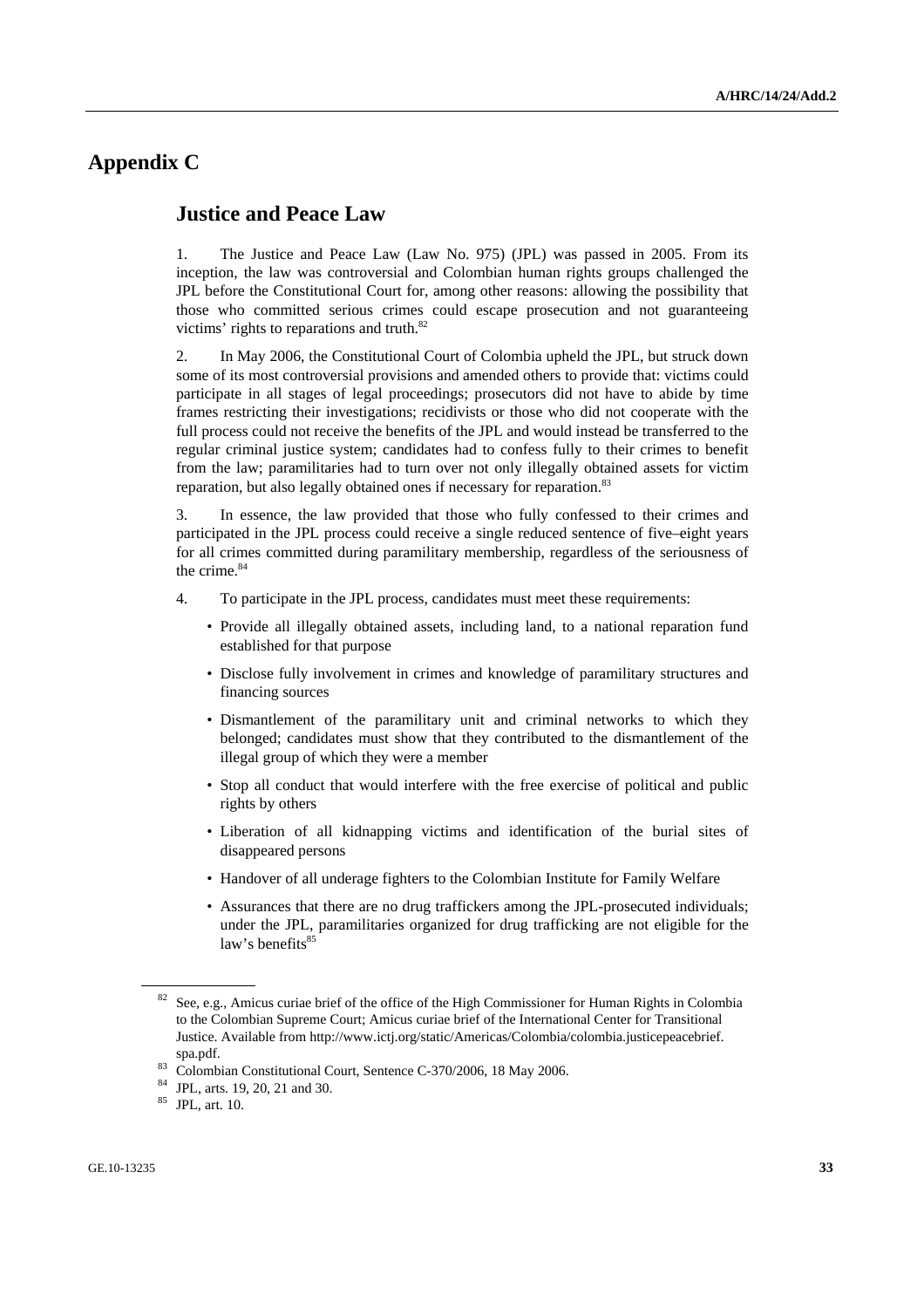5. Demobilization may be collective or individual under the JPL and demobilization petitions must be approved by the Ministry of Justice and Interior, which then sends cases to the Justice and Peace Unit of the *Fiscalía* for investigation and prosecution.

6. There are three phases to the JPL process. First, candidates are advised of their rights and obligations, asked whether they meet the JPL eligibility requirements, and required to make a list of actions to which they intend to confess (*versión libre*). In the second phase, candidates provide a detailed account of the actions to which they wish to confess. The required details include circumstances, date, place, motive, participants, and the identity of victims. The assigned *fiscal* will investigate the admissions and question each candidate about each confessed action, as can representatives of the *Procuraduría* and victims. Questioning on each confessed action must be completed before the parties move to the next one. This process can last a maximum of six months. At the third phase, the *fiscal* questions candidates about actions they may have committed based on information supplied by victims, or obtained from other cases or investigations.

7. The JPL also created new institutions. The Justice and Peace Unit (JPU) of the *Fiscalía* was established in early 2006.<sup>86</sup> It is charged with investigating all individuals whose names are submitted by the executive as potential beneficiaries of reduced sentences, dismantling paramilitary leadership and financial networks, collecting voluntary statements from demobilized paramilitaries (both as part of the investigatory function and for determination of demobilized paramilitaries' compliance with the JPL), and collecting victims' statements, setting reparations, and identifying and searching for missing persons.

8. The National Commission of Reparation and Reconciliation (CNRR) was created to help guarantee victims' rights and promote reconciliation.<sup>87</sup> It is charged with informing victims of their rights under the JPL process; registering them as victims; returning land through regional land commissions; guiding victims to legal and psychosocial counselling; promoting reconciliation projects; and guiding State agencies to fulfil responsibilities to victims. It is also charged under the JPL with drafting a public report "regarding the reasons why illegal armed groups started up and evolved". This is not intended to be a comprehensive report and was still in progress during my mission.

9. CNRR also monitors the national reparation funds, which manage assets seized from paramilitaries pending forfeiture proceedings.

<sup>86</sup> JPL, art. 34.

<sup>87</sup> JPL, art. 51. The CNRR includes the Vice-President, the *Fiscal General*, the *Procurador*, the Minister of Finance, the Director of the Accion Social agency, the Minister of Interior and Justice, five members of civil society appointed by the President and two civil society members selected by the Government from a list proposed by victims' rights organizations.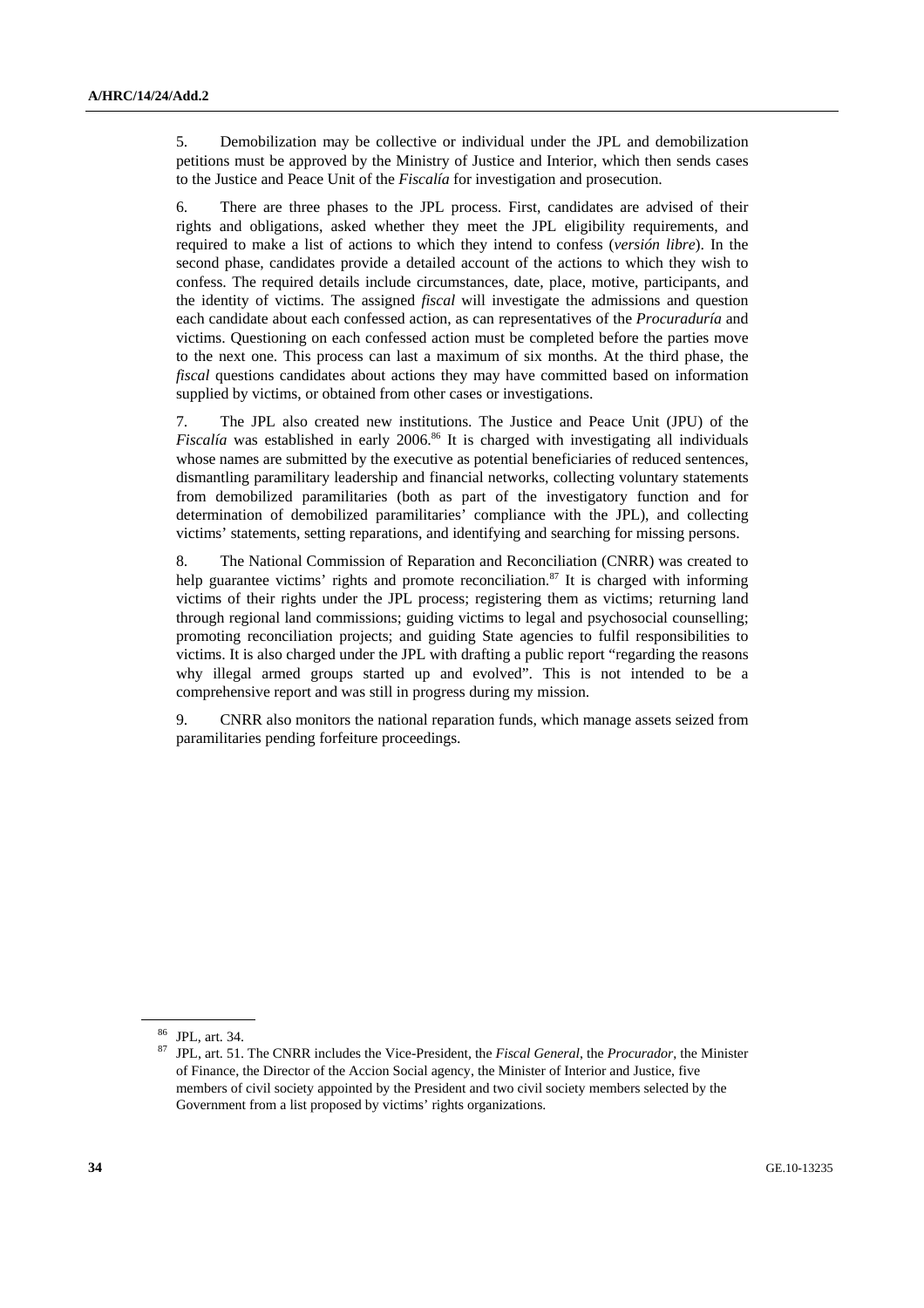# **Appendix D**

## **Medellín case study**

1. The situation in Medellín dramatically illustrates the consequences of a failure to properly demobilize and reintegrate paramilitaries, the risks presented by IAGs, and the challenges the Government will face as it seeks to investigate and prosecute IAGs.

2. According to Government data provided, Medellín witnessed 756 homicides in 2007, 1,045 in 2008, and 721 in 2009 between 1 January and 30 May 2010. Human rights officials explained that the steep increase is due to the fighting among and illegal activities of approximately 150–200 IAGs composed of up to 4,000 members. Many of these IAG members were (and continue to be) members of the *Oficina de Envigado*, an organized crime group that has dominated drug-trafficking in Medellín since the cartel era under Pablo Escobar. The *Oficina de Envigado* came to encompass two paramilitary blocs, *Bloque Cacique Nutibara* and *Bloque Heroes de Granada*. It also entered into criminal partnerships with members of local political and economic elites, including senior members of the military, according to human rights officials.

3. *Oficina de Envigado* was controlled by Diego Murillo Bejarano ("Don Berna"), who became the third in command of the AUC after its formation. He was one of the negotiators with the Government during demobilization talks. Bejarano was arrested in May 2005 and charged with the murder of a congressman. He was extradited to the United States in May 2008 (together with 13 other paramilitary leaders who were being processed under the JPL). In Bejarano's absence, members of *Oficina de Envigado* jostled for power, and demobilized. According to Medellín officials, 868 members of the *Bloque Cacique Nutibara* demobilized in November 2003, and approximately 2,000 members of the *Bloque Heroes de Granada* demobilized in August 2005. Only a fraction of each bloc has been through the JPL process. According to the Government, as of June 2009, 24 members of the *Bloque Cacique Nutibara* and 79 members of the *Bloque Heroes de Granada* were candidates for benefits under the JPL law. This effectively means that the vast majority of the demobilized paramilitaries in Medellín have never had to confess to crimes, or to be held accountable for them.

4. Despite the demobilization, the former *Oficina de Envigado* members — especially those at the mid-level of the organization — maintained its drug-trafficking business and began to expand into and corrupt other parts of the city's economy. They did so largely through violence and intimidation. The *Oficina de Envigado* is now a complex mix of legal and illegal businesses.88 According to Medellín's human rights officials, the *Oficina de Envigado* not only escaped accountability under the justice and peace process, its members were able to take advantage of demobilization to strengthen the group's criminal activities. Impunity for former paramilitaries demobilized under the JPL has directly resulted in killings and increased instability.

5. Medellín has a long history of murders of and assaults and threats against human rights defenders. Unsurprisingly, defenders who speak out against abuses by paramilitaries and IAGs are subject to particular danger. The city's human rights officials emphasized the continuing insecurity of the environment: defenders and local government officials who oppose IAGs have been threatened by telephone and e-mail, and some have had their names on posted or circulated lists of "targets".

<sup>88</sup> *Semana*, "Los tentáculos de la mafia en Medellín", 2 May 2009.